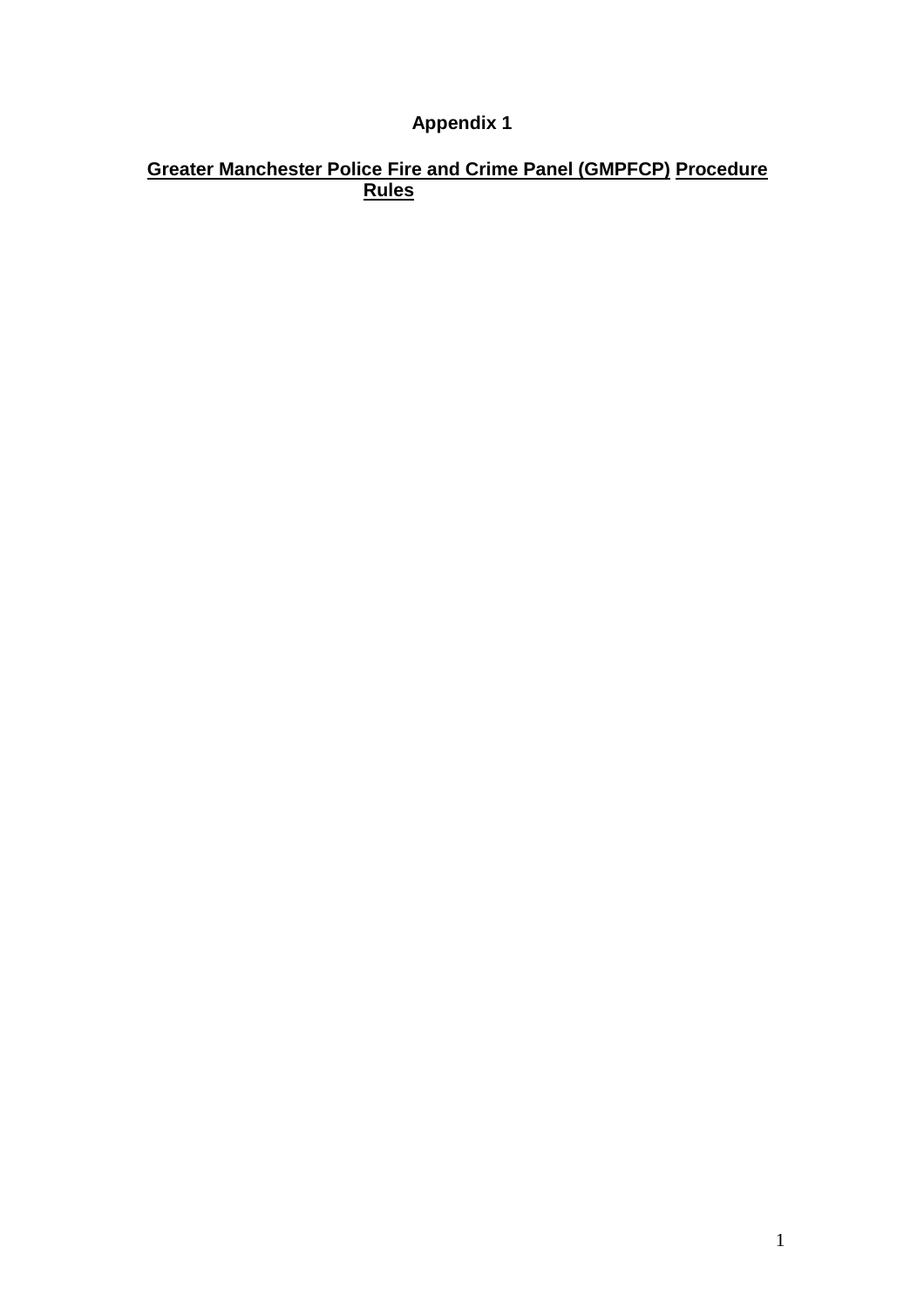#### Contents

| $\mathbf 1$ |                                                                         |  |
|-------------|-------------------------------------------------------------------------|--|
| 2           |                                                                         |  |
| 3           |                                                                         |  |
| 4           |                                                                         |  |
| 5           |                                                                         |  |
| 6           |                                                                         |  |
| 7           |                                                                         |  |
| 8           |                                                                         |  |
| 9           |                                                                         |  |
| 10          |                                                                         |  |
| 11          |                                                                         |  |
| 12          |                                                                         |  |
| 13          |                                                                         |  |
| 14          |                                                                         |  |
| 15          |                                                                         |  |
| 16          |                                                                         |  |
| 17          | Establishment of Sub-Committees, Task and Steering Groups 15            |  |
| 18          |                                                                         |  |
| 18.1        |                                                                         |  |
| 18.2        |                                                                         |  |
| 18.3        |                                                                         |  |
| 18.4        | Appointment of Chief Constable of GMP and the Chief Fire Officer 18     |  |
| 18.5        |                                                                         |  |
| 18.6        |                                                                         |  |
| 18.7        | Proposed Allocation of Budget for Fire and Rescue Functions  25         |  |
| 19          |                                                                         |  |
| 20          |                                                                         |  |
| 21          |                                                                         |  |
| 22          |                                                                         |  |
| 23          |                                                                         |  |
| 24          |                                                                         |  |
| 25          |                                                                         |  |
| 26          |                                                                         |  |
| 27          |                                                                         |  |
| 28          | Suspension and Removal of the Chief Constable or Chief Fire Officer  29 |  |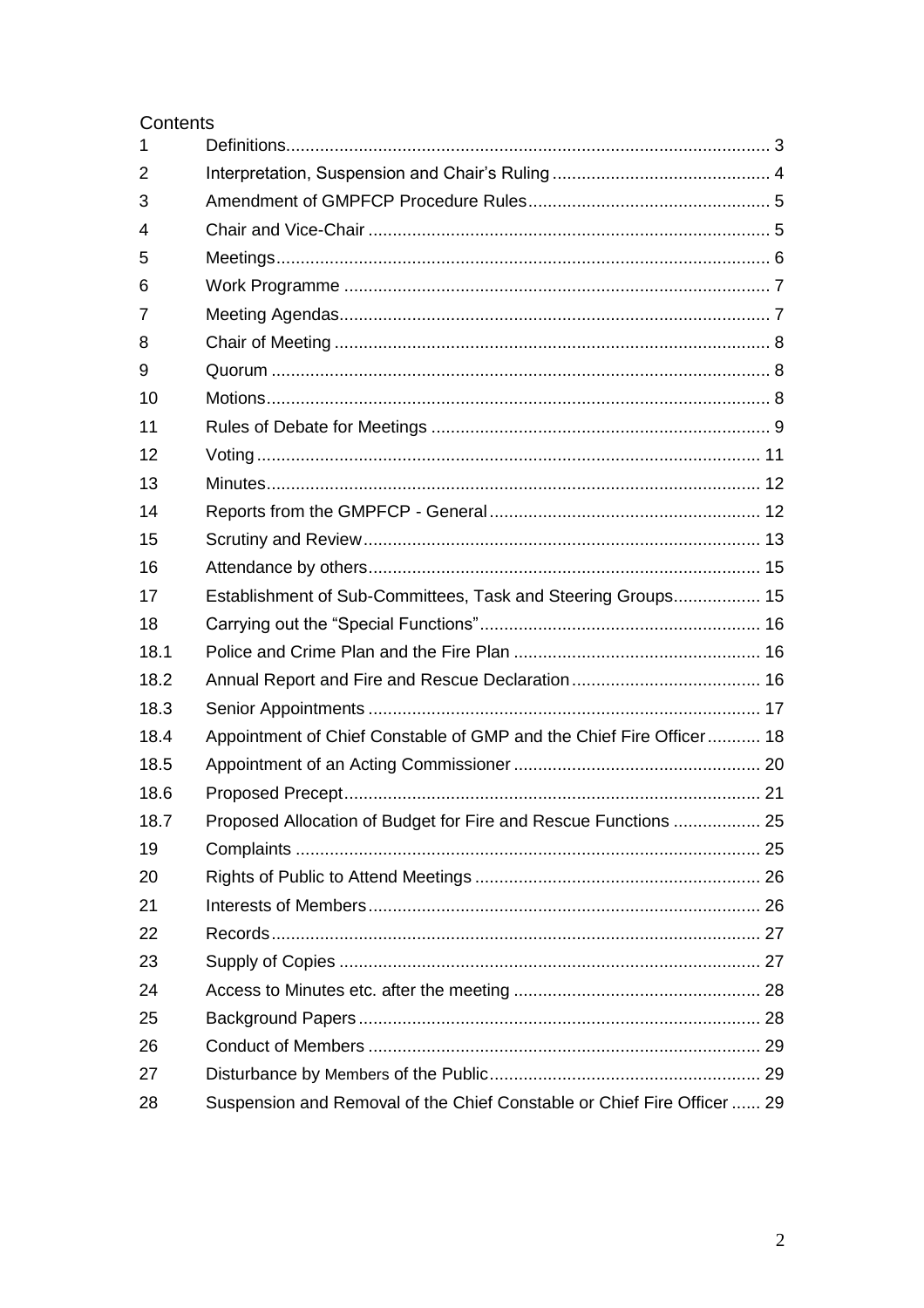### <span id="page-2-0"></span>**1 Definitions**

In these Procedure Rules –

- 1.1. "Appointed Member" means an elected member of a Constituent Council who is appointed by the Constituent Council as a Member of the GMPFCP in accordance Paragraph 4(1)(a) of Schedule 6 of the Police Reform Act and the GM Police Fire and Crime Panel Arrangements or a substitute appointed member acting in place of that member.
- 1.2. "Constituent Councils" mean the metropolitan district councils for the local government areas of Bolton, Bury, Manchester, Oldham, Rochdale, Salford, Stockport, Tameside, Trafford and Wigan.
- 1.3. "Co-Opted Member" means a co-opted member of the GMPFCP and includes both co-opted Members of the GMPFCP appointed in accordance with Paragraph 4(1)(b) of Schedule 6 of the Police Reform Act and the GM Police Fire and Crime Panel Arrangements and also any co-opted Members of the GMPFCP appointed in accordance with Paragraph 31 of the Schedule 6 of the Police Reform Act and the GM Police Fire and Crime Panel Arrangements.
- 1.4. "the Complaints and Misconduct Regulations" means The Elected Local Policing Bodies (Complaints and Misconduct) Regulations 2012 (S.I. 2012 No. 62).
- 1.5. "the Fire and Rescue Authority (Police and Crime Commissioner) Order" means the Fire and Rescue Authority (Police and Crime Commissioner) (Application of Local Policing Provisions, Inspection, Powers to Trade and Consequential Amendments) Order 2017 (SI 2017 No. 863.)
- 1.6. "the Fire Order" means the Greater Manchester Combined Authority (Fire and Rescue Functions) Order 2017 (S.I. 2017 No. 469), as amended by the Greater Manchester Combined Authority (Fire and Rescue Functions) (Amendment) Order 2020 (S.I. 2020 No. 641).
- 1.7. "the Fire Plan" means the GMCA's priorities and objectives in connection with the discharge of the GMCA's functions as a fire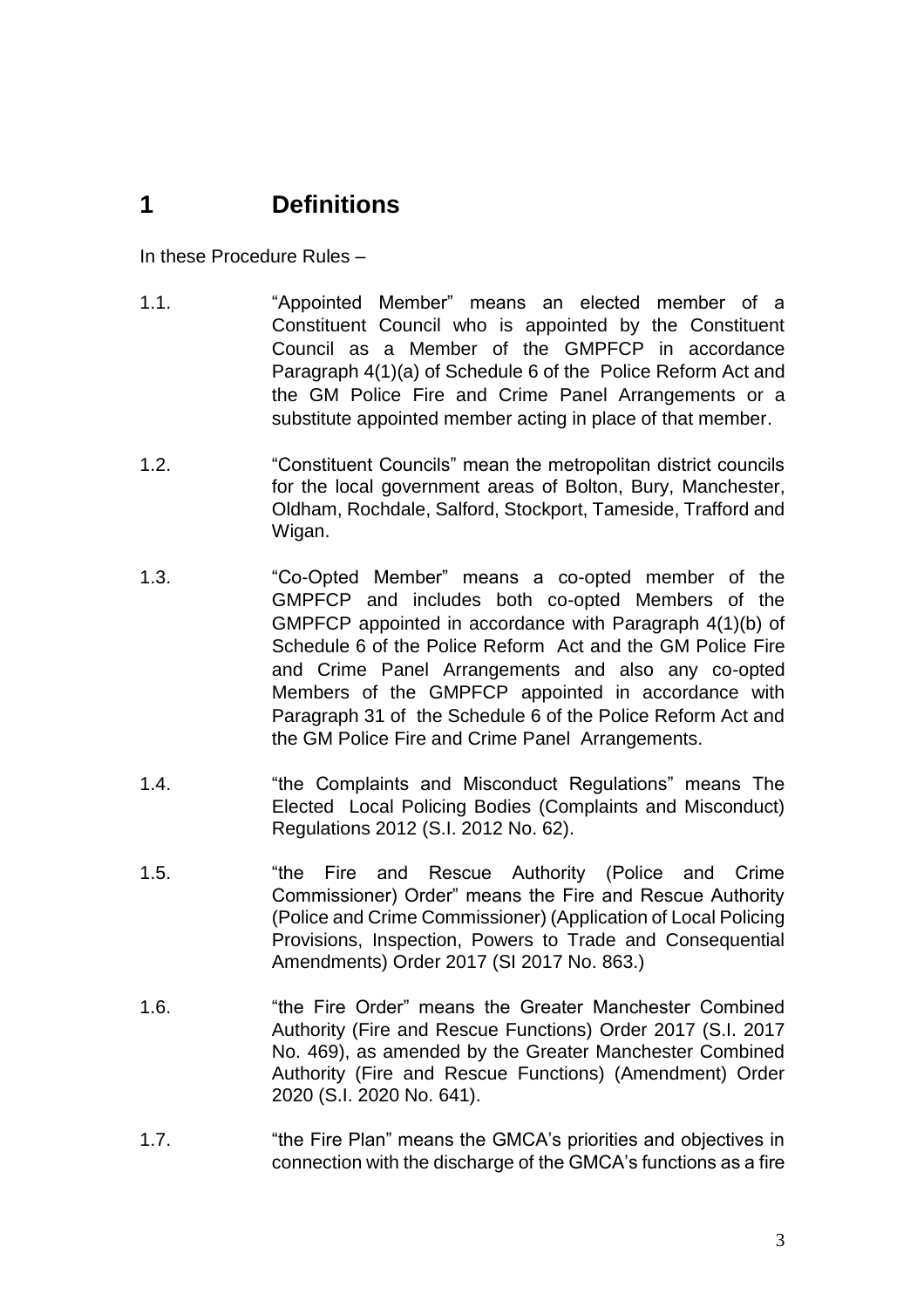and rescue authority, as required to be set out in the local risk plan.

- 1.8. "the GM Police Fire and Crime Panel Arrangements" means the formal Panel Arrangements agreed by the Constituent Councils at a meeting of the Association of Greater Manchester Authorities (AGMA) held on 29 June 2012 and subsequently amended and approved at the AGMA Executive on 30 June 2017, 27 July 2018 and 26 June 2020.
- 1.9. "the Mayor" means the Mayor for Greater Manchester elected in accordance with the requirements of the of the Local Democracy, Economic Development and Construction Act 2009
- 1.10. GMPFCP" means the "the GM Police Fire and Crime Panel" established and maintained in accordance with requirements of the Police Reform Act.
- 1.11. "Lead Chief Executive" means the person appointed by the AGMA Executive Board in relation to the GMPFCP.
- 1.12. "the LDEDC Act" means the Local Democracy Economic Development and Construction Act 2009
- 1.13. "the Police and Crime Panel Regulations" means The Police and Crime Panels (Nominations, Appointments and Notifications) Regulations 2012 (S.I. 2012 No. 1433).
- 1.14. "the Police Precepts and Appointments Regulations" mean the Police and Crime Panels (Precepts and Chief Constable Appointments) Regulations 2012 (S.I. 2012 No. 2271).
- 1.15. "the Police Reform Act" means the Police Reform and Social Responsibility Act 2011.

# <span id="page-3-0"></span>**2 Interpretation, Suspension and Chair's Ruling**

- 2.1. These Rules of Procedure ("the Rules") are made by the GMPFCP pursuant to Schedule 6 Paragraph 25 of the Police Reform Act.
- 2.2. Meetings of the GMPFCP and, where appropriate, meetings of Sub Committees of the GMPFCP, will be conducted in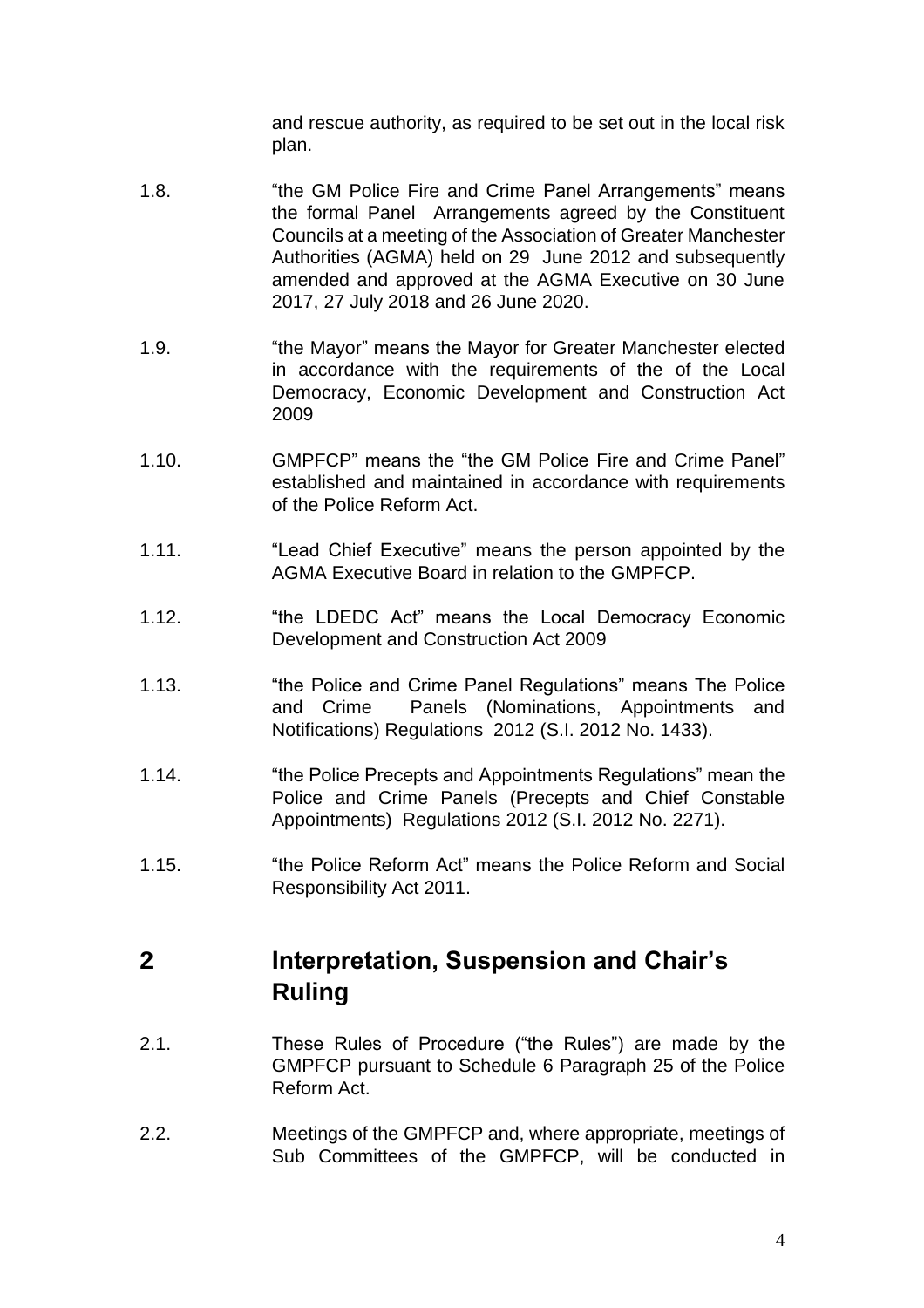accordance with the Rules. The Rules should be read having regard to the GM Police Fire and Crime Panel Arrangements.

- 2.3. References in these Rules to the "Chair" mean the Member of the GMPFCP for the time being presiding at the meeting of the GMPFCP and a meeting of a Sub Committee of the GMPFCP.
- 2.4. References in these Rules to a "Member" of the GMPFCP includes both Appointed Members and Co-Opted Members of the GMPFCP.
- 2.5. These Rules are subject to any statute or other enactment whether passed before or after these Rules came into effect.
- 2.6. The ruling of the Chair on the interpretation of these Rules in relation to all questions of order and matters arising in debate shall be final.

## <span id="page-4-0"></span>**3 Amendment of GMPFCP Procedure Rules**

3.1. These Rules shall not be amended unless notification of a proposed amendment is received by the Chair and the Lead Chief Executive not less than fourteen working days prior to a GMPFCP meeting, a report on the implications of the amendment has been considered by the GMPFCP and the amendment has been agreed by two thirds of the current membership of the GMPFCP. No amendment may be considered by the GMPFCP if it does not comply with the Police Reform Act, relevant Regulations or statutory guidance.

# <span id="page-4-1"></span>**4 Chair and Vice-Chair**

- 4.1. The Chair and Vice-Chair of the GMPFCP will be appointed at the first meeting of the GMPFCP and subsequently in June of each year at the GMPFCP's Annual Meeting. The Chair and Vice-Chair will be drawn from amongst the Members of the GMPFCP and will, unless they are removed, resign, cease to be a Member of the GMPFCP or become disqualified, act until their successor becomes entitled to act as Chair or Vice-Chair.
- 4.2. The appointment of the Chair shall be the first business transacted at the Annual Meeting of the GMPFCP.
- 4.3. The appointment of the Chair and Vice-Chair shall be on the basis of a simple majority of the Members of the GMPFCP present and voting at the meeting.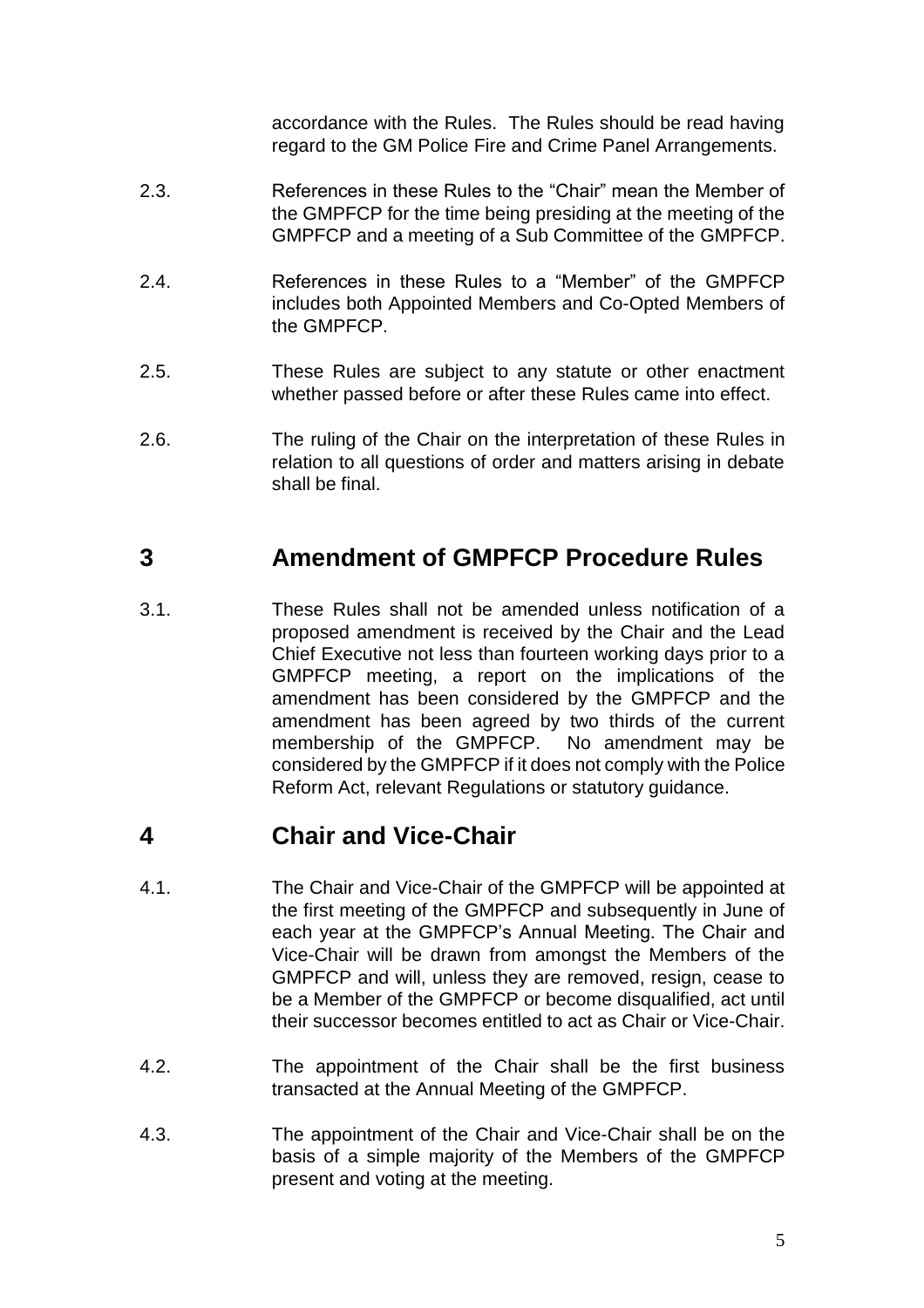- 4.4. The Chair or Vice-Chair may be removed by the agreement of a majority of the whole Membership of the GMPFCP and in that event the GMPFCP will appoint a replacement Chair or Vice-Chair from amongst the Members of the GMPFCP.
- 4.5. On a vacancy arising in the office of Chair or Vice-Chair for whatever reason, the GMPFCP shall make an appointment to fill the vacancy at the next ordinary meeting of the GMPFCP held after the date on which the vacancy occurs, or, if that meeting is held within 14 days after that date, then not later than the next following meeting. The Member appointed shall hold such office for the remainder of the year in which such vacancy occurred.
- 4.6. If both the Chair and Vice-Chair are unable to act or unlikely to be able to act as Chair for a particular period for any reason, the GMPFCP may appoint an Acting Chair to act in the place of the Chair until the Chair is able to resume his/her duties.
- 4.7. Subject to these Rules, anything authorised or required to be done by, or in relation to, the Chair, may be done by, or in relation to, the Vice-Chair or an Acting Chair.

# <span id="page-5-0"></span>**5 Meetings**

- 5.1. The GMPFCP will normally hold a meeting in public every 4 months, but in any case there shall be a minimum of three meetings of the GMPFCP held in public in each municipal year to carry out the functions of the GMPFCP.
- 5.2. An Extraordinary Meeting of the GMPFCP may be called at any time by:
- 5.2.1. the Chair;
- 5.2.2. by four Members giving notice in writing to the Chair; or
- 5.2.3. by the Lead Chief Executive.
- 5.3. The business to be conducted at an Extraordinary Meeting of the GMPFCP shall be restricted to the item of business contained in the request for the Extraordinary Meeting and there shall be no consideration of previous minutes or reports, except that the Chair may at their absolute discretion permit other items of business to be conducted for the efficient discharge of the GMPFCP's business.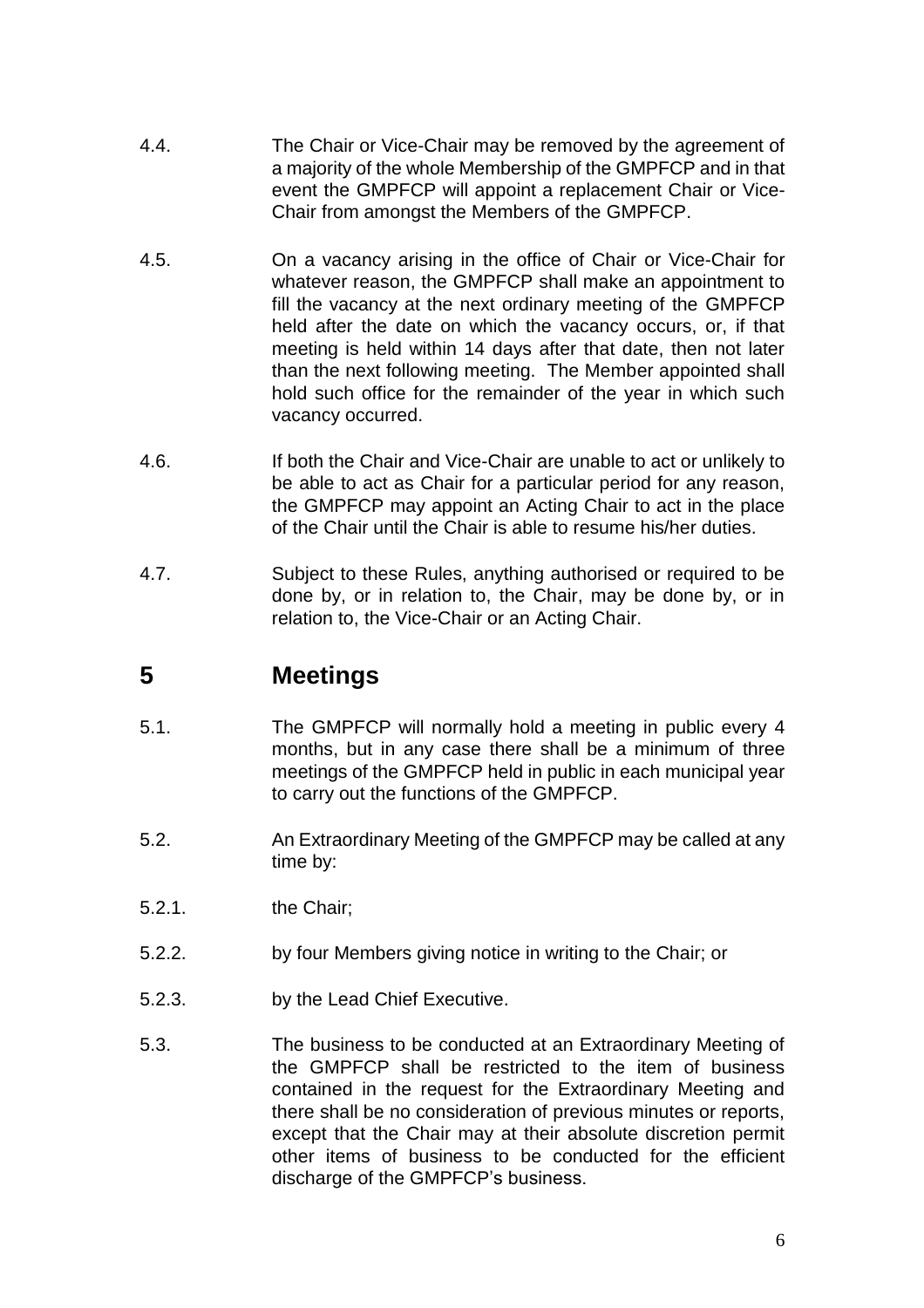- 5.4. The Annual Meeting of the GMPFCP shall be held in June on a date and at a time determined by the GMPFCP.
- 5.5. Ordinary meetings of the GMPFCP will take place in accordance with the programme decided by the GMPFCP, and will be held on such dates and at such times as the GMPFCP shall determine.
- 5.6. Ordinary meetings of the GMPFCP will:
- 5.6.1. receive any declarations of interest from Members;
- 5.6.2. approve the minutes of the last meeting;
- 5.6.3. consider reports from officers and Members.
- 5.7. At least five clear days before a meeting of the GMPFCP notice to the public of the time and place of the intended meeting shall be published by the Lead Chief Executive at their offices and on the GMCA's website.

#### <span id="page-6-0"></span>**6 Work Programme**

- 6.1. The GMPFCP will be responsible for setting its own work programme and in doing so shall have regard to:
- 6.1.1. the requirement to properly undertake the functions and responsibilities of the GMPFCP as set out in the Police Reform Act and the Fire Order;
- 6.1.2. the priorities defined by the Mayor; and
- 6.1.3. the views of Members and advisers as to the appropriate work to be undertaken.

# <span id="page-6-1"></span>**7 Meeting Agendas**

7.1. The agenda for a meeting of the GMPFCP will be issued to Members at least five clear working days before the meeting. Copies of the agenda for a meeting of the GMPFCP and copies of any report for the meeting will made available for public inspection by the Lead Chief Executive at their offices and on the GMCA's website and by sending copies to each of the Constituent Councils.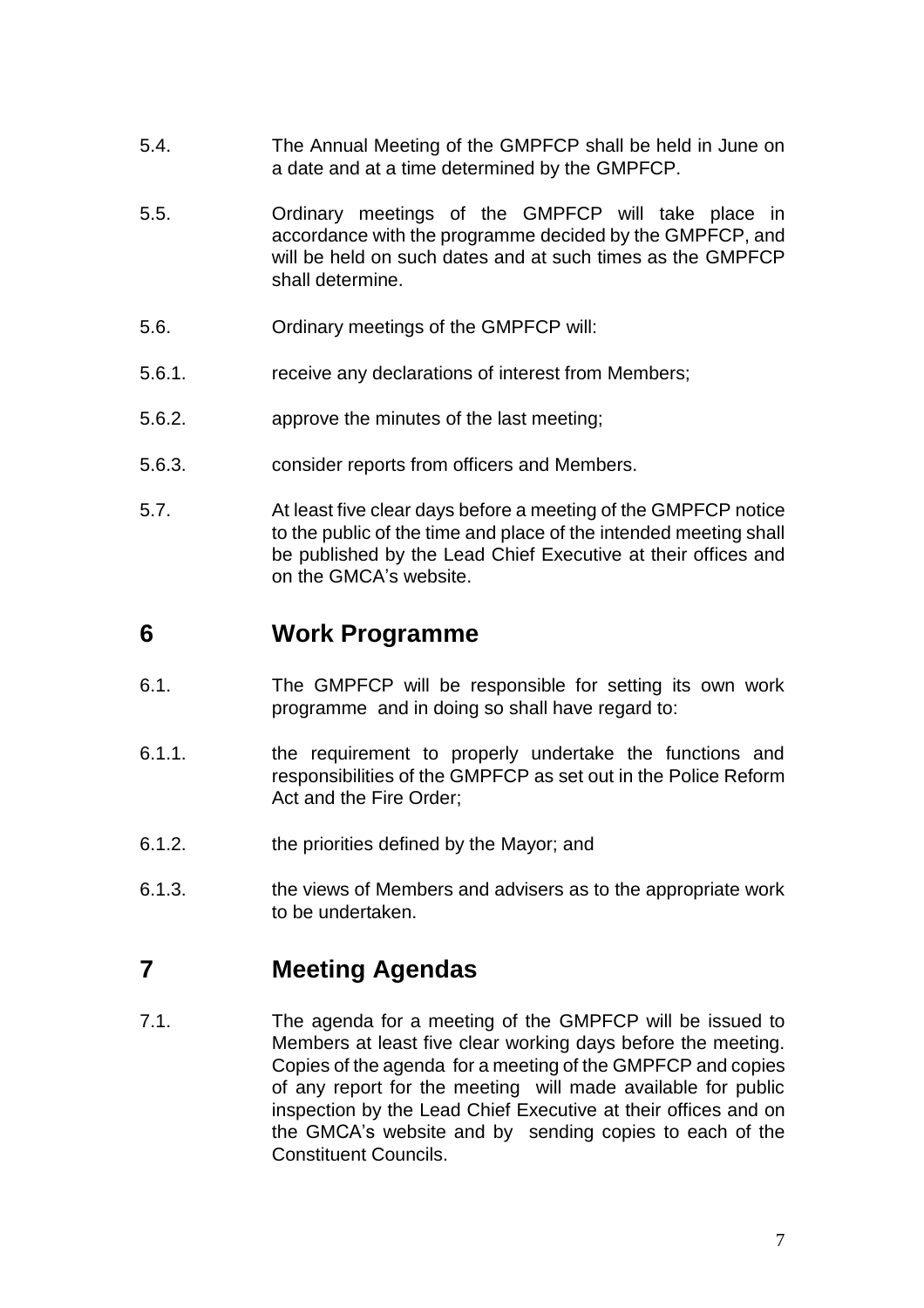- 7.2. The Chair of the GMPFCP will decide upon the agenda for the meetings of the GMPFCP. The Chair may put on the agenda of any meeting any matter which is relevant to the functions of the GMPFCP that the Chair wishes.
- 7.3. Any Member may require the Lead Chief Executive to make sure that a motion (formal proposal) which is relevant to the functions of the GMPFCP is placed on the agenda of the next available meeting of the GMPFCP for consideration in accordance with Rule 10 (Motions) of these Rules.

# <span id="page-7-0"></span>**8 Chair of Meeting**

- 8.1. At each meeting of the GMPFCP the Chair, if present, shall preside.
- 8.2. If both the Chair and Vice-Chair (or, if applicable, any Acting Chair appointed under Rule 4.6) are absent from a meeting of the GMPFCP, the Lead Chief Executive shall invite the Members present to elect a Member to preside for the duration of the meeting or until such time as the Chair joins the meeting.
- 8.3. Any power or function of the Chair in relation to the conduct of a meeting shall be exercised by the person presiding at the meeting.
- 8.4. The Chair may bring before the GMPFCP at their discretion any matter that they consider appropriate to bring before the GMPFCP as a matter of urgency.

#### <span id="page-7-1"></span>**9 Quorum**

9.1. No business shall be transacted at any meeting of the GMPFCP unless at least one half of the whole number of its Members are present.

### <span id="page-7-2"></span>**10 Motions**

- 10.1. Any Member may put forward a motion to be considered at a meeting by giving the Lead Chief Executive written notice at least 10 working days before the date of the meeting.
- 10.2. When the Lead Chief Executive receives a notice of motion, he or she will: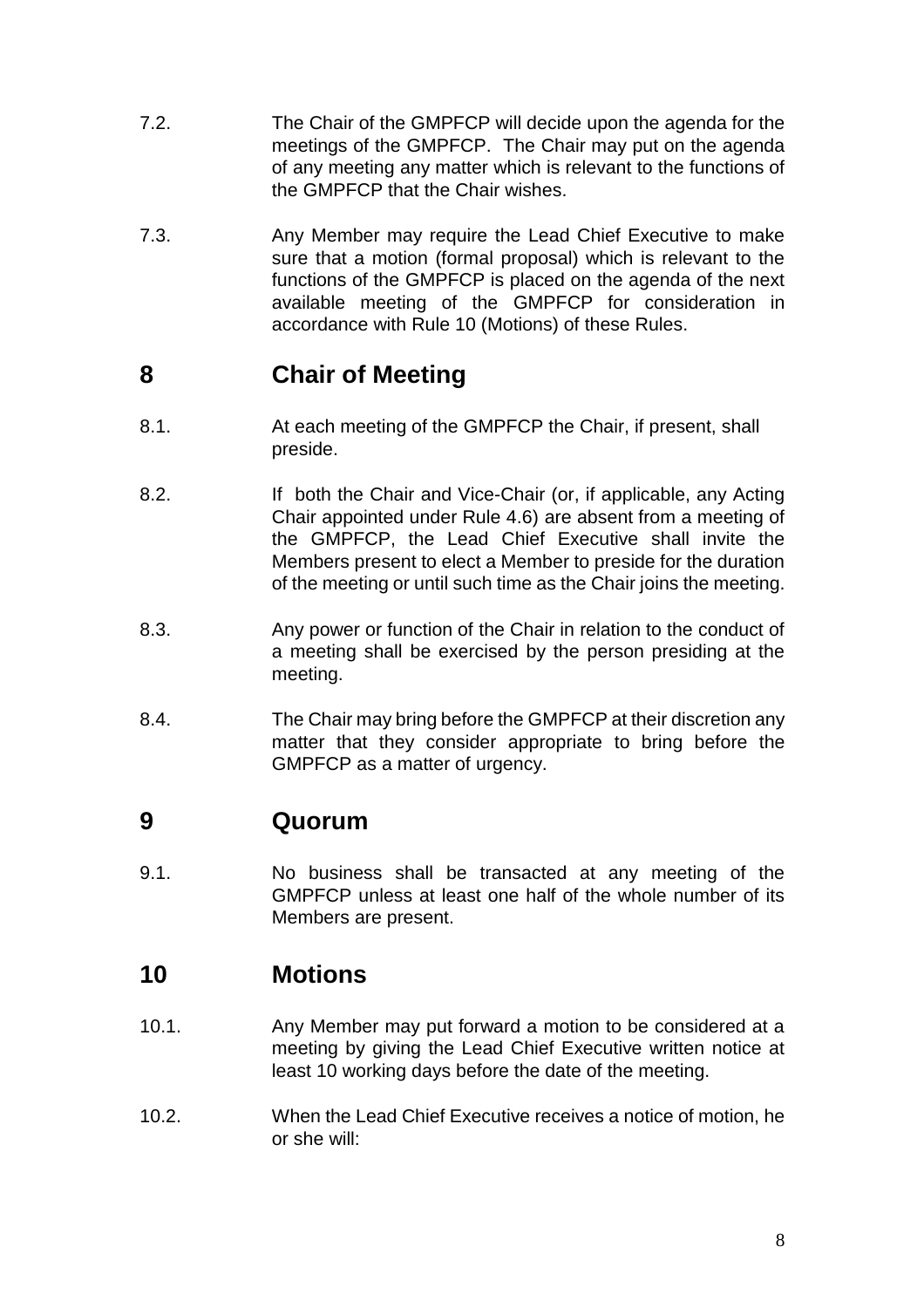- 10.2.1. write the date it was received on the notice;
- 10.2.2. number notices in the order they are received; and
- 10.2.3. enter the notice in records which will be available for any Member to inspect.
- 10.3. The Member, or Members, who gave the original notice may withdraw a motion by notice in writing to the Lead Chief Executive.
- 10.4. Every motion must be directly relevant to some matter relating to the GMPFCP's powers or duties, and must not be to overrule or change any resolution that has been passed at a meeting of the GMPFCP within the previous six months.
- 10.5. Any motion a Member gives notice of in line with Rule 10.1 will be included in the agenda for the next meeting, in the order in which the motions were received. If notice for a motion is received less than 10 days before the next meeting, it will be put on the agenda for the meeting after that.
- 10.6. If a motion set out in the agenda for a meeting is not put forward at the meeting by the Member who gave notice of it, or by another Member acting on his or her behalf, or fails to be seconded (supported by at least one other Member), it will be considered to have been withdrawn.

#### <span id="page-8-0"></span>**11 Rules of Debate for Meetings**

- 11.1. The debate at meetings of the GMPFCP shall be conducted by consensus unless any Member present indicates to the Chair that they require the following provisions to be invoked.
- 11.2. A matter can only be discussed if it has been proposed and seconded. The Chair can ask for a motion to be put into writing and handed to him or her before it is put to the meeting or discussed further.
- 11.3. When a motion is being debated, no other motion can be put forward at the same time unless that motion is:
	- 11.3.1. to amend the motion;
- 11.3.2. to adjourn the meeting;
- 11.3.3. to adjourn the debate;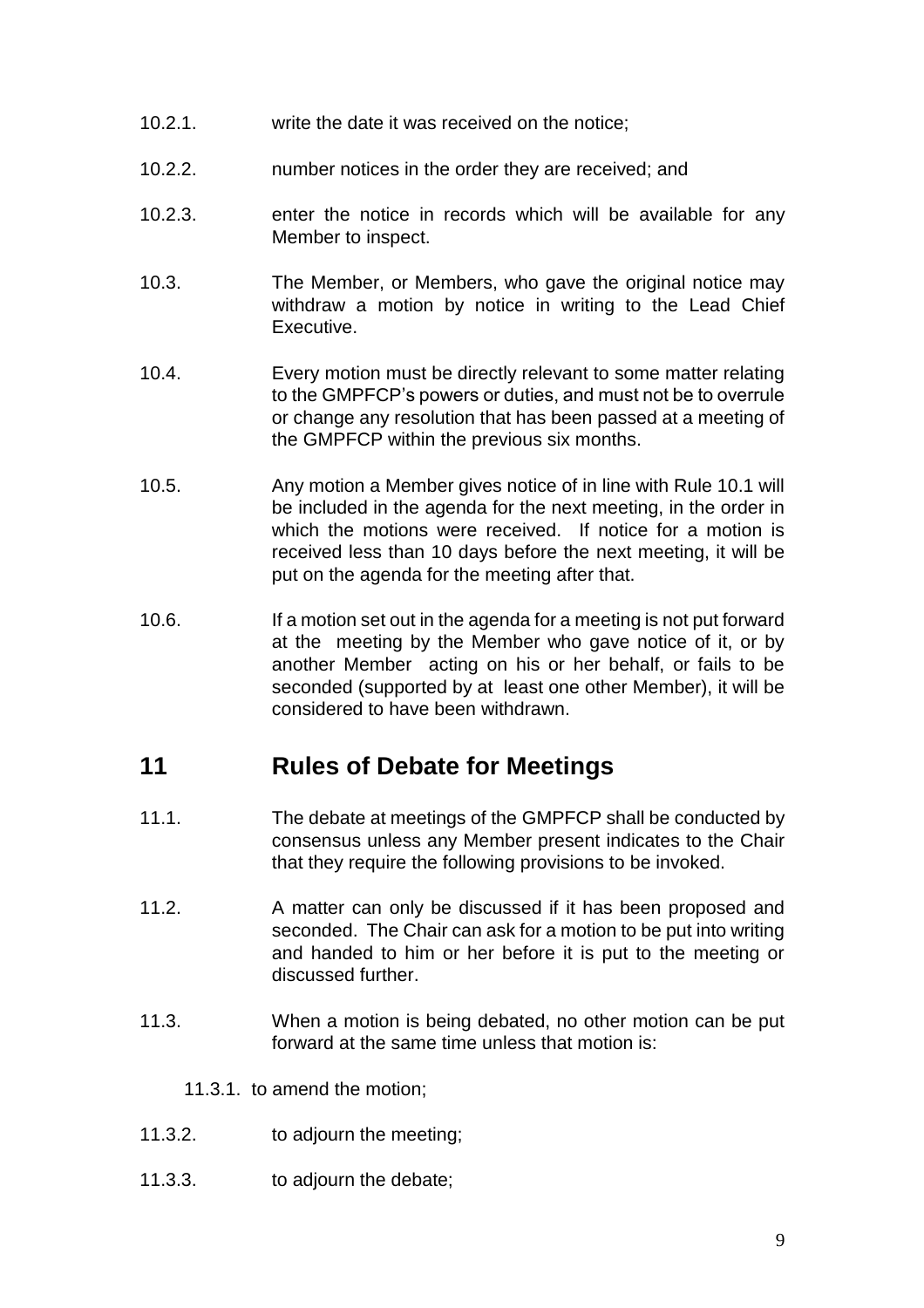- 11.3.4. to proceed to the next business on the agenda;
	- 11.3.5. for the matter to be put to the vote;
	- 11.3.6. for a Member not to be allowed to speak further on the matter;
	- 11.3.7. for a Member to leave the meeting under Rule 26.2; or
	- 11.3.8. to exclude the public from the meeting under Section 100A of the Local Government Act 1972.
	- 11.4. Any Member may, after a speech by another Member, propose:
	- 11.4.1. "That the question be now put" (the motion is voted on); or
	- 11.4.2. "That the meeting of the GMPFCP be now adjourned" (the meeting is put off till a later date).

If the proposal is seconded, the Chair will put that proposal to the vote without it being discussed.

- 11.5. A Member can raise a point of order (question whether the meeting is being conducted properly) if they think that a Rule or legal requirement is not being met, giving their reasons.
- 11.6. Any Member speaking must give way if a point of order is raised.
- 11.7. The Chair's decision on a point of order will be final and not open to discussion.
- 11.8. Any Member when speaking does so to the Chair. If two or more Members want to speak, the Chair will call on them to speak one at a time. While a Member is speaking, the other Members must remain silent unless raising a point of order.
- 11.9. A Member shall direct their speech to the question under discussion or to a personal explanation or a point of order.
- 11.10. A Member shall not speak for longer than [*five*] minutes on any matter without the consent of the Chair.
- 11.11. A Member can put forward an amendment proposing to:
	- 11.11.1. refer a matter to a committee, group or panel for them to consider or reconsider;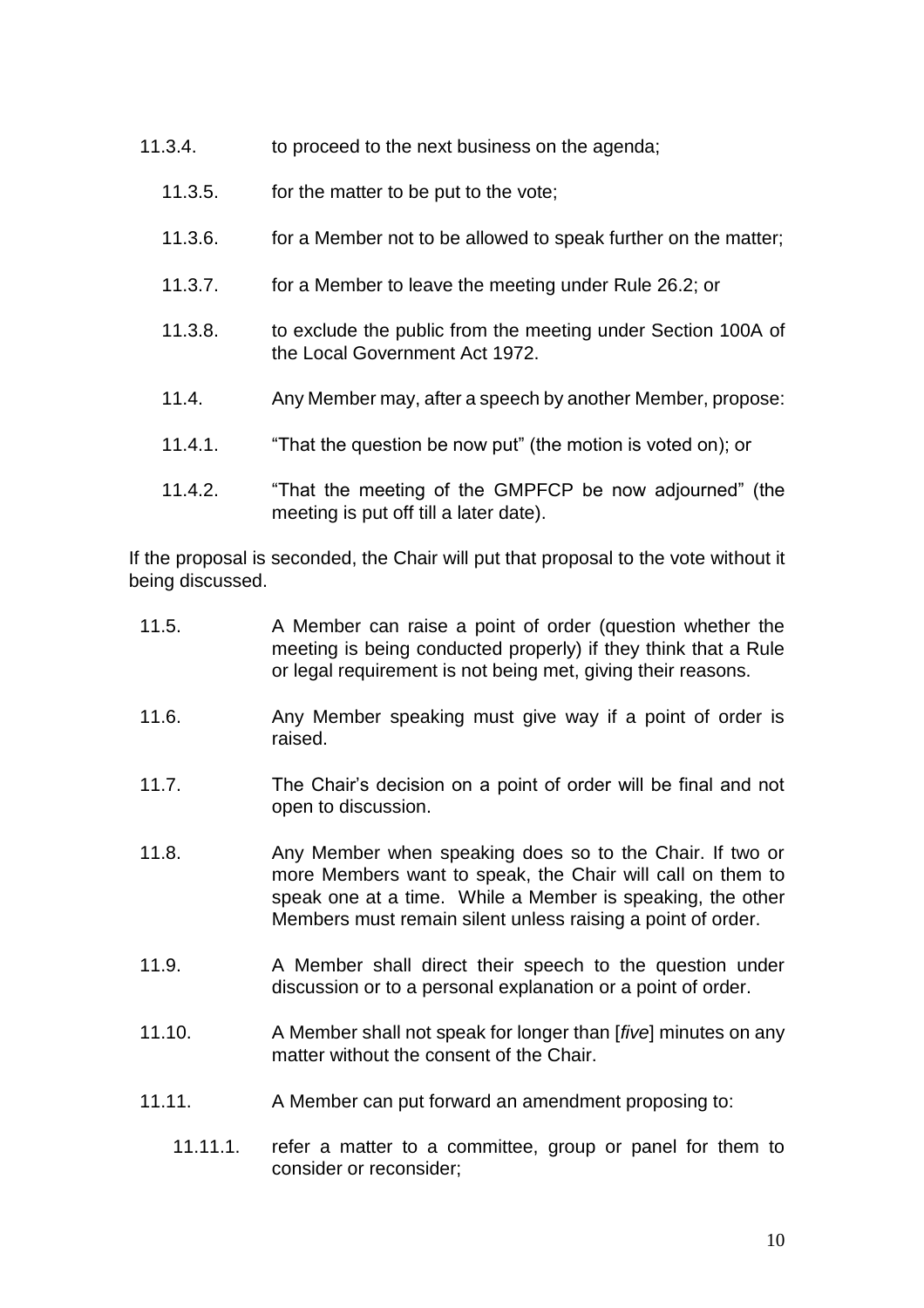- 11.11.2. to leave out, insert or add other words to the motion, as long as this does not make the motion ineffective; or
- 11.11.3. put a matter off until further information is provided.

The amendment must be relevant to the motion being discussed at the time.

- 11.12. Only one amendment can be made and discussed at a time, and no further amendment can be proposed until the previous amendment has been dealt with. If the Chair allows two or more amendments to be discussed (but not voted upon) together because this would allow the matter to be dealt with most effectively, he or she will decide what order the amendments will be discussed in.
- 11.13. If a proposed amendment to a motion is lost, other relevant motions or amendments can be put forward. If a proposed amendment is carried (approved by a majority vote), the amended motion will take the place of the original motion.
- 11.14. If the majority of Members at a meeting agree, a Member can, by making an amendment, alter a motion that they have given notice of but which has not yet been put forward. If a motion has been put forward, the Member who put if forward can ask for an amendment as long as the majority of the Members, and the Member who seconded the motion, allows this.
- 11.15. A motion or amendment can be withdrawn by the Member who put it forward, but another Member can then put that same motion of amendment forward.

# <span id="page-10-0"></span>**12 Voting**

- 12.1. Subject to Rule 12.5 and the requirements of the Police Reform Act and the Fire Order, any questions that are to be decided by the GMPFCP will be decided by a simple majority of those Members present and voting on the question.
- 12.2. Whenever a vote is taken at meetings of the GMPFCP it shall be by a show of hands. If, before a vote is taken, one Member proposes that votes are recorded, and at least five other Members support this by raising their hands, a record will be kept of who voted for or against the matter or who abstained.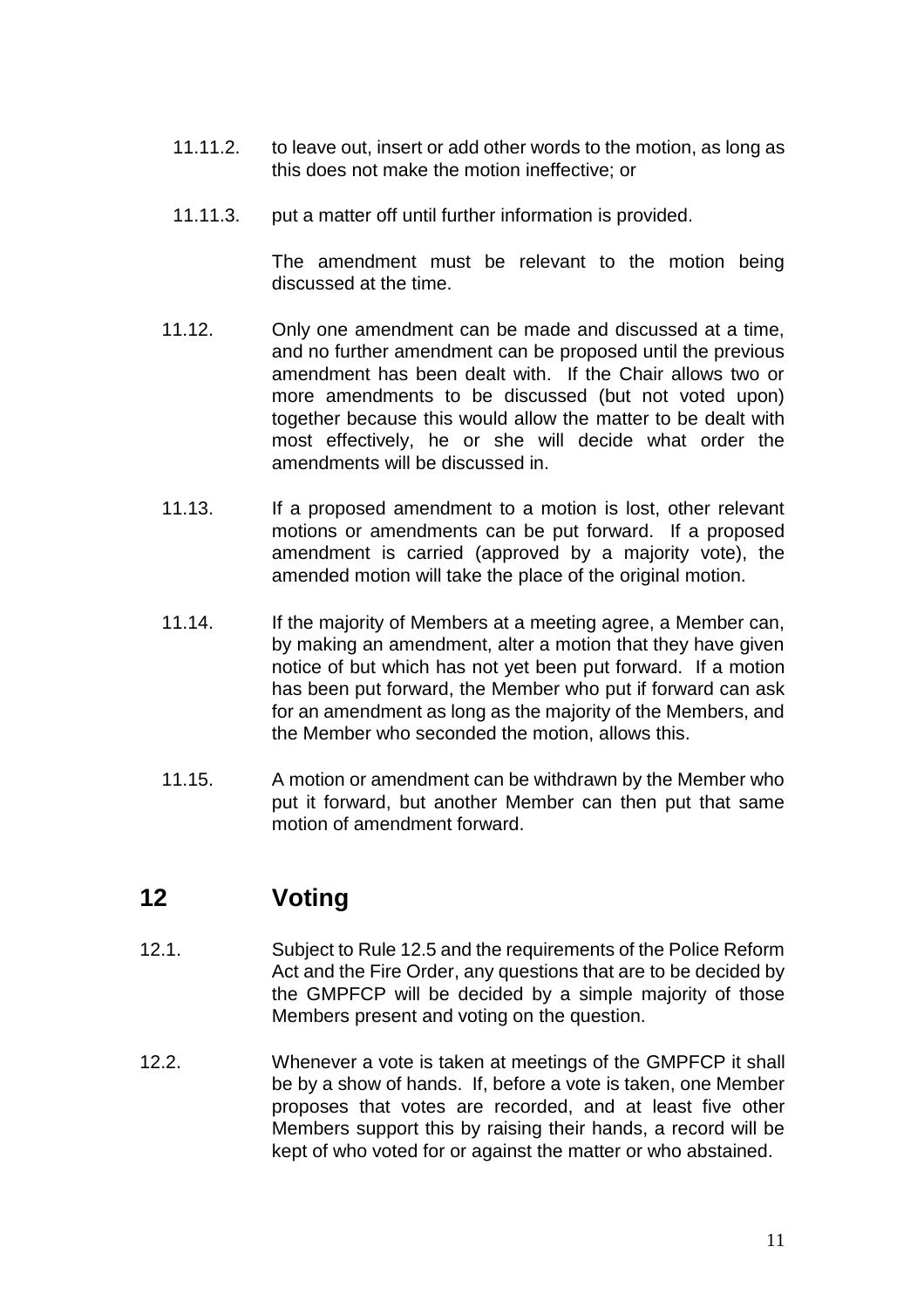- 12.3. All Members of the GMPFCP may vote in proceedings of the GMPFCP and each Member of the GMPFCP is to have one vote.
- 12.4. If there are equal numbers of votes for and against, the Chair (or person presiding) will have a second or casting vote.
- 12.5. Questions that are to be decided by the GMPFCP relating to the following matters require that at least two thirds of the persons who are Members of the GMPFCP at the time when the decision is made vote in favour of that decision:
	- 12.5.1. Decision to exercise the GMPFCP's power to veto the amount of the PCC component of the Mayor's proposed precept pursuant to Paragraph 4, of Schedule 5 of the Police Reform Act;
	- 12.5.2. Decision to exercise the GMPFCP's power to veto the Mayor's proposed appointment of a Chief Constable pursuant to Paragraph 5 of Schedule 8 of the Police Reform Act.
	- 12.5.3. Decision to exercise the GMPFCP's power to veto the Mayor's proposed appointment of a Chief Fire Officer pursuant to regulation 7 of the Fire and Rescue Authority (Police and Crime Commissioner) Order.

#### <span id="page-11-0"></span>**13 Minutes**

13.1. The Chair will sign the minutes of the proceedings at the next suitable meeting. The Chair will move that the minutes of the previous meeting be signed as a correct record.

#### <span id="page-11-1"></span>**14 Reports from the GMPFCP - General**

- 14.1. Reports and recommendations made by the GMPFCP in relation to its statutory functions will be carried out in accordance with the procedure outlined in this Rule 14.
- 14.2. Where the GMPFCP makes a report to the Mayor, it will publish the report or recommendations on the GMPFCP's website and send copies to each of the Constituent Councils.
- 14.3. The GMPFCP may by notice in writing require the Mayor, as appropriate, within one month of the date on which the Mayor receives the report or recommendations to: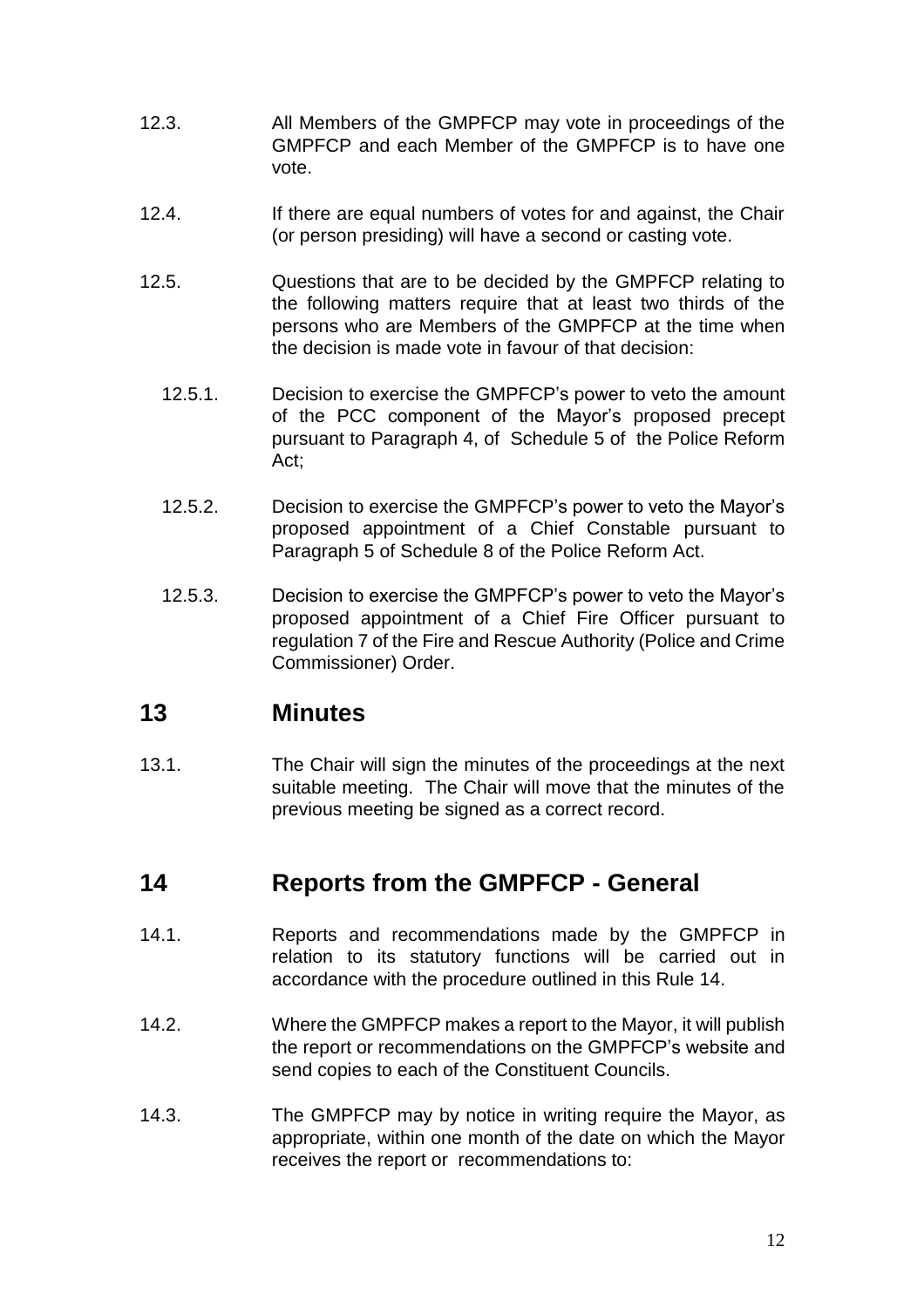- 14.3.1. consider the report or recommendations;
- 14.3.2. respond to the GMPFCP indicating what (if any) action the Mayor proposes to take;
- 14.3.3. where the GMPFCP has published the report or recommendations, publish the response;
- 14.3.4. where the GMPFCP has provided a copy of the report or recommendations to a Member, provide a copy of the response to the Member.
- 14.4. The publication of reports or recommendations is subject to the exclusion of any exempt or confidential information is defined in the rules on access to information in Schedule 12A of the Local Government Act 1972 (as amended).
- 14.5. If the GMPFCP cannot unanimously agree on one single final report to the Mayor then one separate report may be prepared and submitted for consideration along with the majority report.

### <span id="page-12-0"></span>**15 Scrutiny and Review**

- 15.1. The GMPFCP must scrutinise or review decisions made or actions taken by the Mayor, the Deputy Mayor for Policing and Crime and any other person who exercises any function of the Mayor pursuant to arrangements made under section 18 of the Police Reform Act or section 107D(3) of the LDEDC Act in the discharge of his/her duties, and make reports or recommendations to the Mayor with respect to the discharge of those duties.
- 15.2. The GMPFCP will publish all reports or recommendations made in relation to the discharge of the Mayor's PCC and fire and rescue duties on the GMPFCP's website and by sending copies to each of the Constituent Councils.
- 15.3. The GMPFCP may require the Mayor to respond in writing (within a reasonable period of time determined by the GMPFCP) to any report or recommendation made by the GMPFCP to the Mayor. The Mayor must comply with any requirement imposed by the GMPFCP under Rule 15.3.
- 15.4. As well as reviewing documentation, in fulfilling its scrutiny role the GMPFCP may require the Mayor, the Deputy Mayor for Policing and Crime, members of staff of the Greater Manchester Combined authority deployed wholly or partly in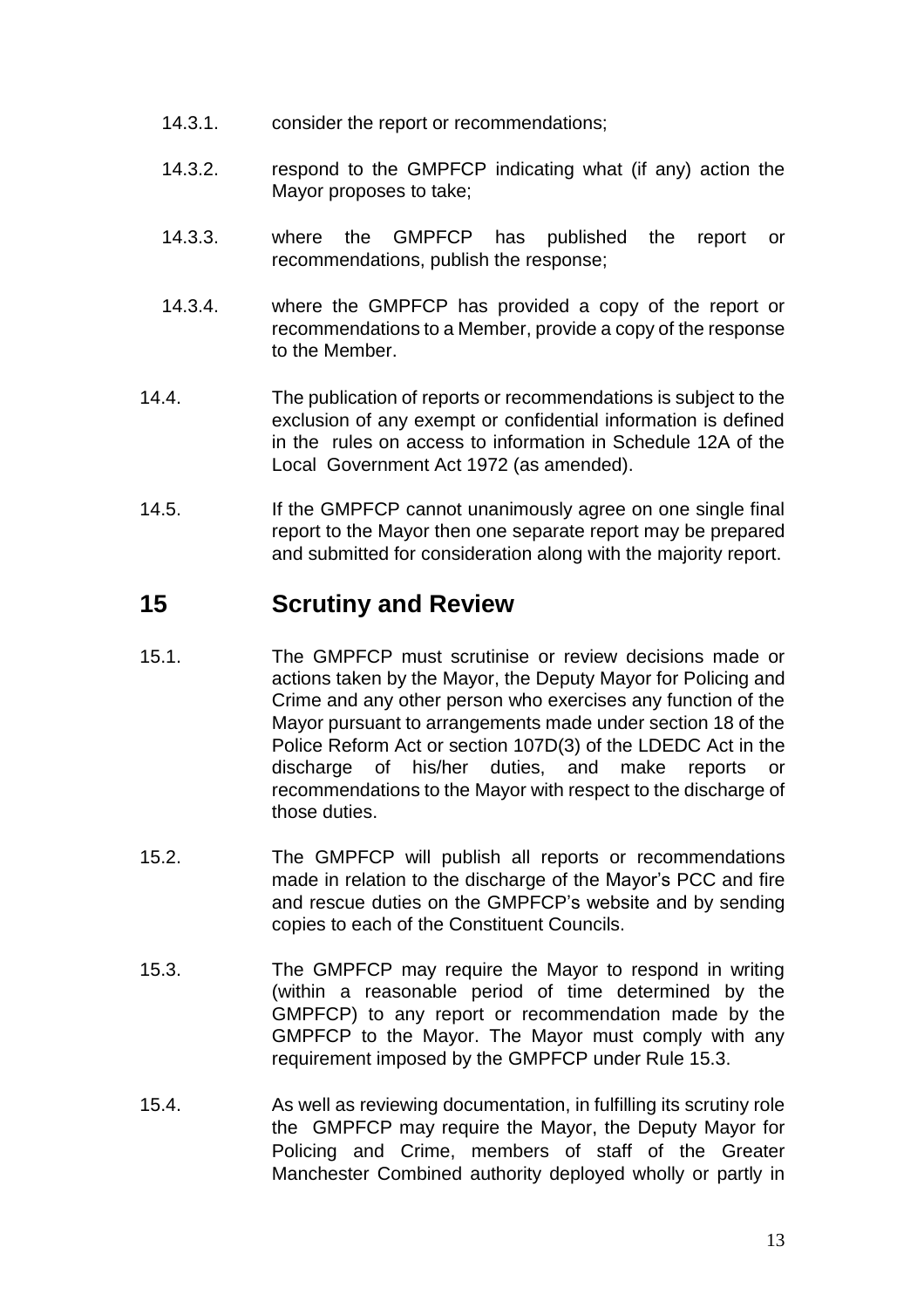relation to the Mayor's PCC functions, members of staff of the Greater Manchester Combined authority deployed wholly or partly in relation to the GMCA's fire and rescue functions, and any members of the Greater Manchester Combined Authority who exercise any function of the Mayor pursuant to section 18 of the Police Reform Act or section 107D(3) of the LDEDC Act, to attend before the GMPFCP (at reasonable notice) to answer any questions which appear to the GMPFCP to be necessary in order to carry out its functions. The Mayor and any person referred to in this paragraph must comply with a requirement imposed by the GMPFCP under Rule 15.4.

- 15.5. Where any such person as referred to in paragraph 15.4 of this Rule is required to attend the GMPFCP in accordance with this provision the Chair will inform him/her in writing giving, where practical, 14 days notice of the meeting. The notice will state the nature of the item on which that person is required to attend to give account and whether any papers are required for production for the GMPFCP. Where it is necessary to produce a report, sufficient time will be given to allow preparation of that report.
- 15.6. In urgent circumstances the GMPFCP may request any such person as referred to in paragraph 15.4, to attend at such shorter notice as the Chair of the GMPFCP considers to be appropriate or reasonable in the circumstances. Where, in exceptional circumstances, any such person is unable to attend on the required date, then an alternative date for attendance may be arranged following consultation with the Chair of the GMPFCP.
- 15.7. Nothing in this Rule 15 requires a person to give any evidence, or produce any document, which discloses advice given to –
	- 15.7.1. The Mayor in relation to PCC or fire and rescue functions;
	- 15.7.2. The Deputy Mayor for Policing and Crime; or
	- 15.7.3. A member of the Greater Manchester Combined Authority who exercises any function of the Mayor pursuant to arrangements made under section 18 of the Police Reform Act or section 107D(3) of the LDEDC Act.
- 15.8. If the GMPFCP requires the Mayor or Deputy Mayor for Policing and Crime to attend before the GMPFCP, the GMPFCP may (at reasonable notice) request the Chief Constable of GMP to attend before the GMPFCP on the same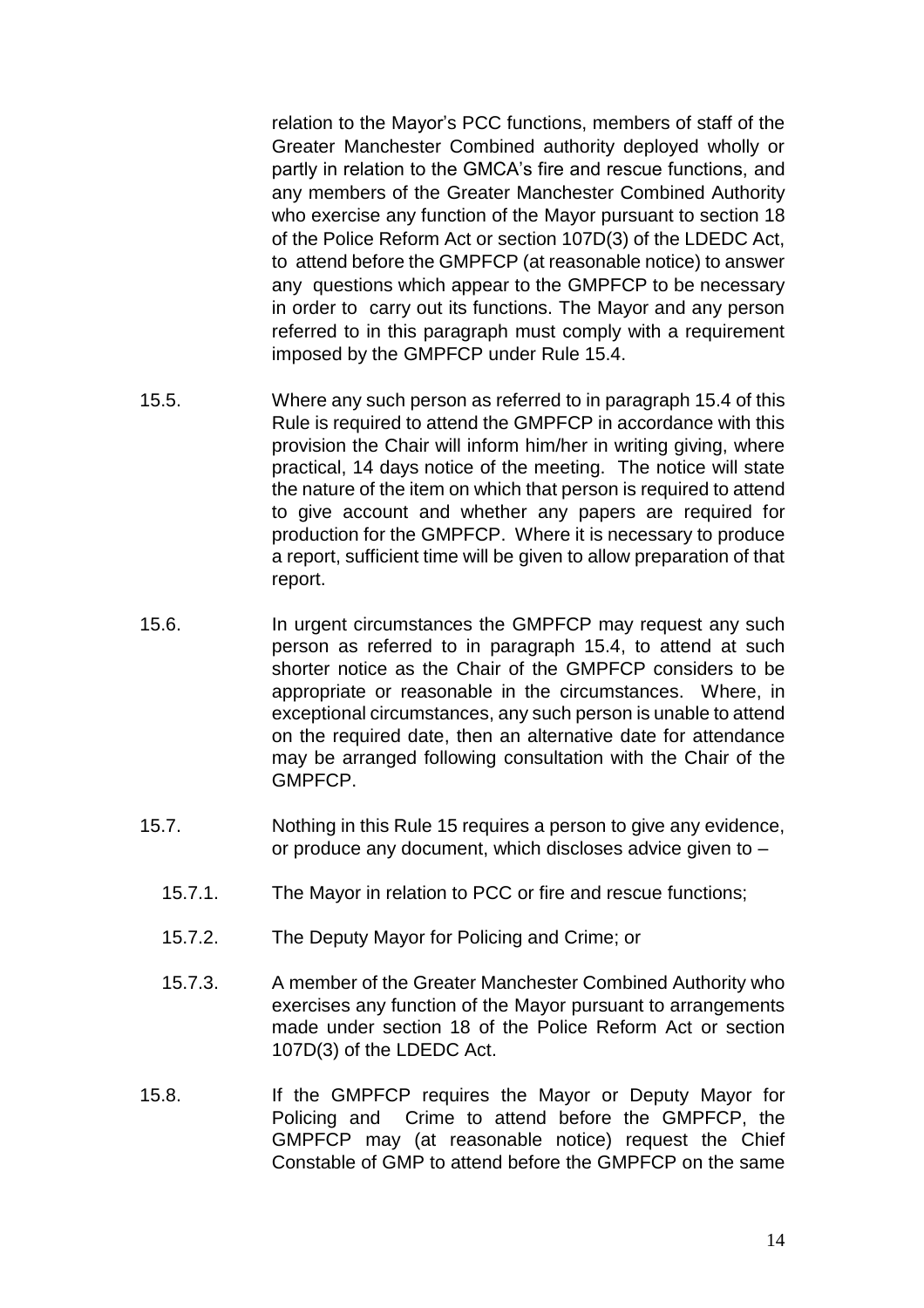occasion to answer any questions which appears to the GMPFCP to be necessary in order for it to carry out its functions.

## <span id="page-14-0"></span>**16 Attendance by others**

16.1. The GMPFCP may invite people other than those referred to above to address it, discuss issues of local concern and/or answer questions. It may, for example, wish to hear from residents, stakeholders, councillors who are not Members of the GMPFCP and officers in other parts of the public sector and may invite such people to attend.

# <span id="page-14-1"></span>**17 Establishment of Sub-Committees, Task and Steering Groups**

- 17.1. Subject to Rules 17.2 and 17.4 below, the GMPFCP may establish such Sub Committees as it considers necessary to discharge the functions of the GMPFCP and may refer to those Sub Committees such matters as the GMPFCP considers appropriate.
- 17.2. The Special Functions of the GMPFCP may not be discharged by a Sub Committee of the GMPFCP.
- 17.3. For the purposes of these Procedure Rules "Special Functions" means the functions conferred on the GMPFCP by:
	- 17.3.1. Section 28(3) of the Police Reform Act (scrutiny of the GM Police and Crime Plan);
	- 17.3.2. Article 5B of the Fire Order (scrutiny of the Fire Plan)
	- 17.3.3. Section 28(4) of the Police Reform Act (scrutiny of the Mayor's Annual Report and the fire and rescue declaration);
	- 17.3.4. Paragraphs 10 and 11 of Schedule 1 of the Police Reform Act (review of senior appointments)
	- 17.3.5. Schedule 5 of the Police Reform Act (issuing precepts)
	- 17.3.6. Article 5D of the Fire Order (review of proposed allocation of budget for fire and rescue functions)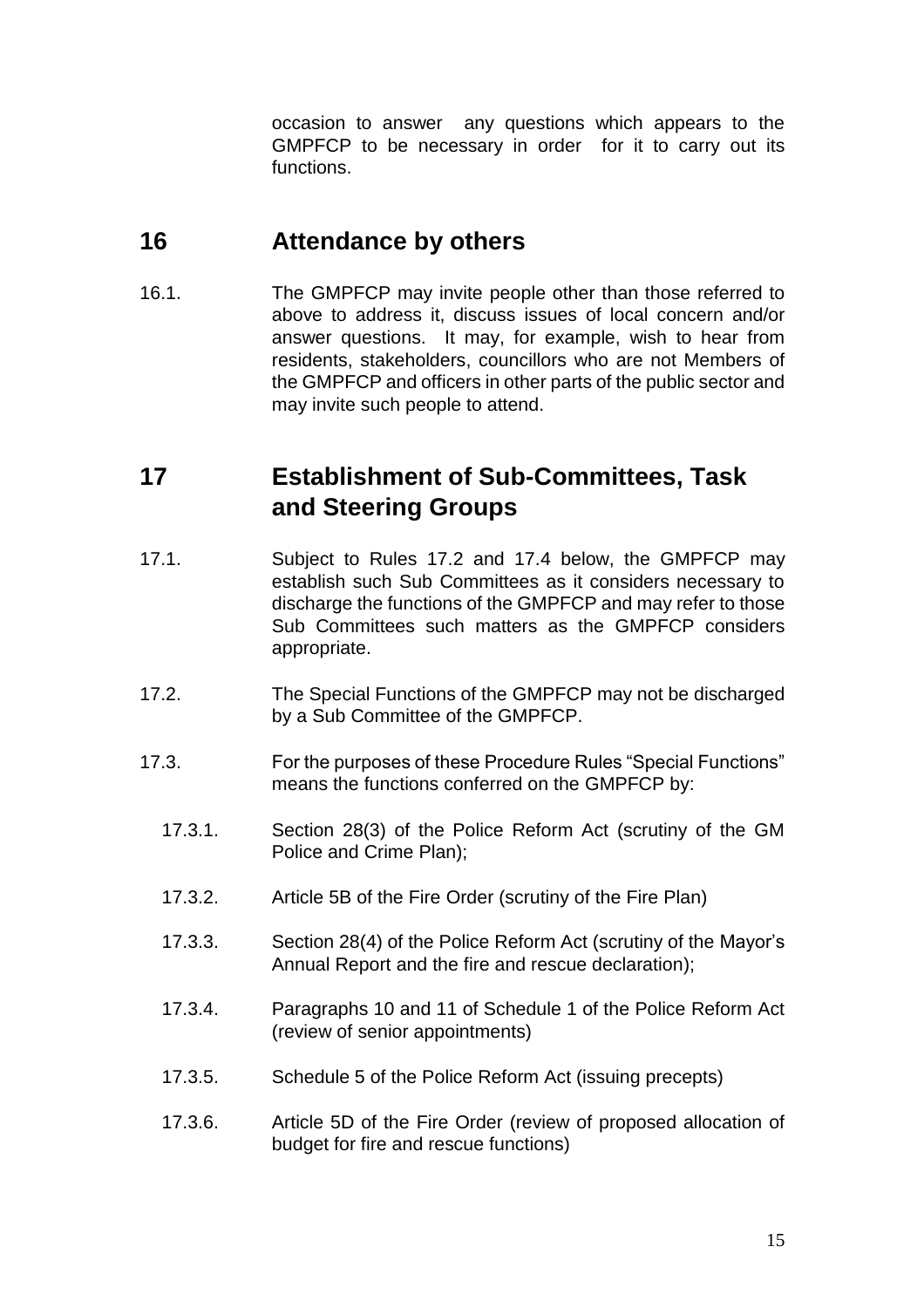- 17.3.7. Part 1 of Schedule 8 of the Police Reform Act (scrutiny of the appointment of the Chief Constable of GMP).
- 17.3.8. Part 2 Chapter 1 of the Fire and Rescue Authority (Police and Crime Commissioner) Order (scrutiny of the appointment of the Chief Fire Officer)
- 17.4. A Sub Committee of the GMPFCP may not appoint co-opted Members.
- 17.5. Task and steering groups may be established from time to time to assist and support the work of the GMPFCP.

### <span id="page-15-0"></span>**18 Carrying out the "Special Functions"**

Reports and recommendations made in relation to the GMPFCP's Special Functions listed at Rule 17.3 will be carried out in accordance with the procedure outlined at Rule 14.

#### <span id="page-15-1"></span>**18.1 Police and Crime Plan and the Fire Plan**

- 18.1.1. The GMPFCP is a statutory consultee on the development of the Mayor's police and crime plan and the GMCA's Fire Plan. The GMPFCP will receive a copy of the draft police and crime plan and draft Fire Plan, or a draft of any variation to them, from the Mayor.
- 18.1.2. The GMPFCP must
	- 18.1.2.1. hold a public meeting to review the draft plans (or a variation to them), and
	- 18.1.2.2. report or make recommendations on the draft plans which the Mayor must take into account.

## <span id="page-15-2"></span>**18.2 Annual Report and Fire and Rescue Declaration**

18.2.1 The Mayor must produce an annual report and fire and rescue declaration about the exercise of their PCC functions and the GMCA's fire and rescue functions in the financial year and progress in meeting police and crime objectives and the fire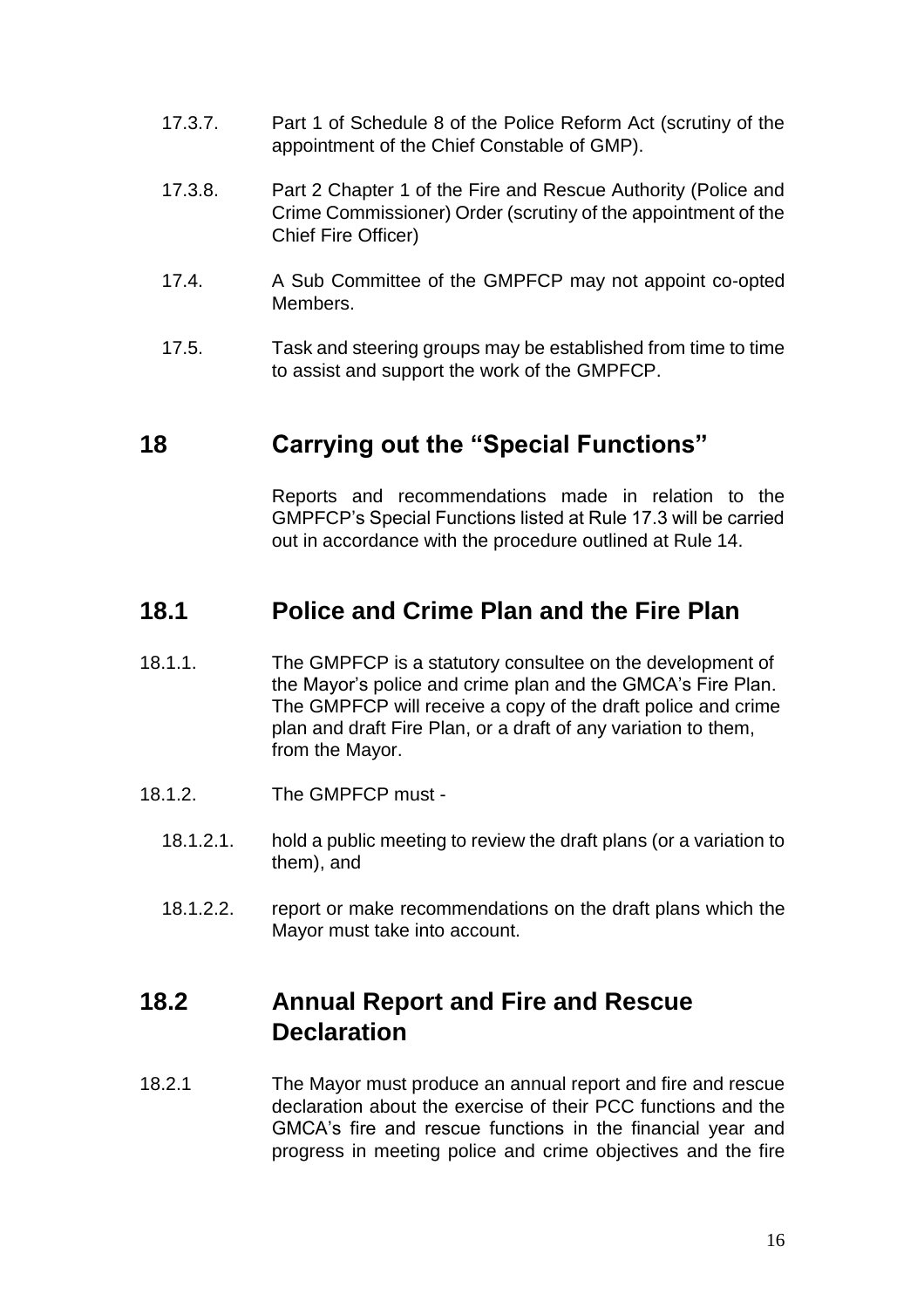and rescue priorities and objectives in the year. The report must be sent to the GMPFCP for consideration.

- 18.2.2 The GMPFCP must comment upon the said annual report and fire and rescue declaration, and for that purpose must:
	- 18.2.2.1 arrange for a public meeting of the GMPFCP to be held as soon as practicable after the GMPFCP receives the annual report or fire and rescue declaration;
	- 18.2.2.2 require the Mayor to attend the meeting to present the reports and answer questions about the annual report and fire and rescue declaration as the Members of the GMPFCP think appropriate;
	- 18.2.2.3 review the Mayor's annual report and fire and rescue declaration; and
	- 18.2.2.4 make a report or recommendations on the annual report and fire and rescue declaration to the Mayor.

#### <span id="page-16-0"></span>**18.3 Senior Appointments**

- 18.3.1 The GMPFCP has powers to review the Mayor's proposed appointment of the Deputy Mayor for Policing and Crime (referred to hereinafter as a "Proposed Senior Appointment")
- 18.3.2 The Mayor is required to notify the GMPFCP of any Proposed Senior Appointment and also to notify the GMPFCP of the following information:
	- 18.3.2.1 the name of the person whom the Mayor is proposing to appoint ("the candidate");
- 18.3.2.2 the criteria used to assess the suitability of the candidate for the appointment;
- 18.3.2.3 why the candidate satisfies those criteria; and
- 18.3.2.4 the terms and conditions on which the candidate is to be appointed.
- 18.3.3 The GMPFCP is required to hold a public confirmation hearing for any Proposed Senior Appointment.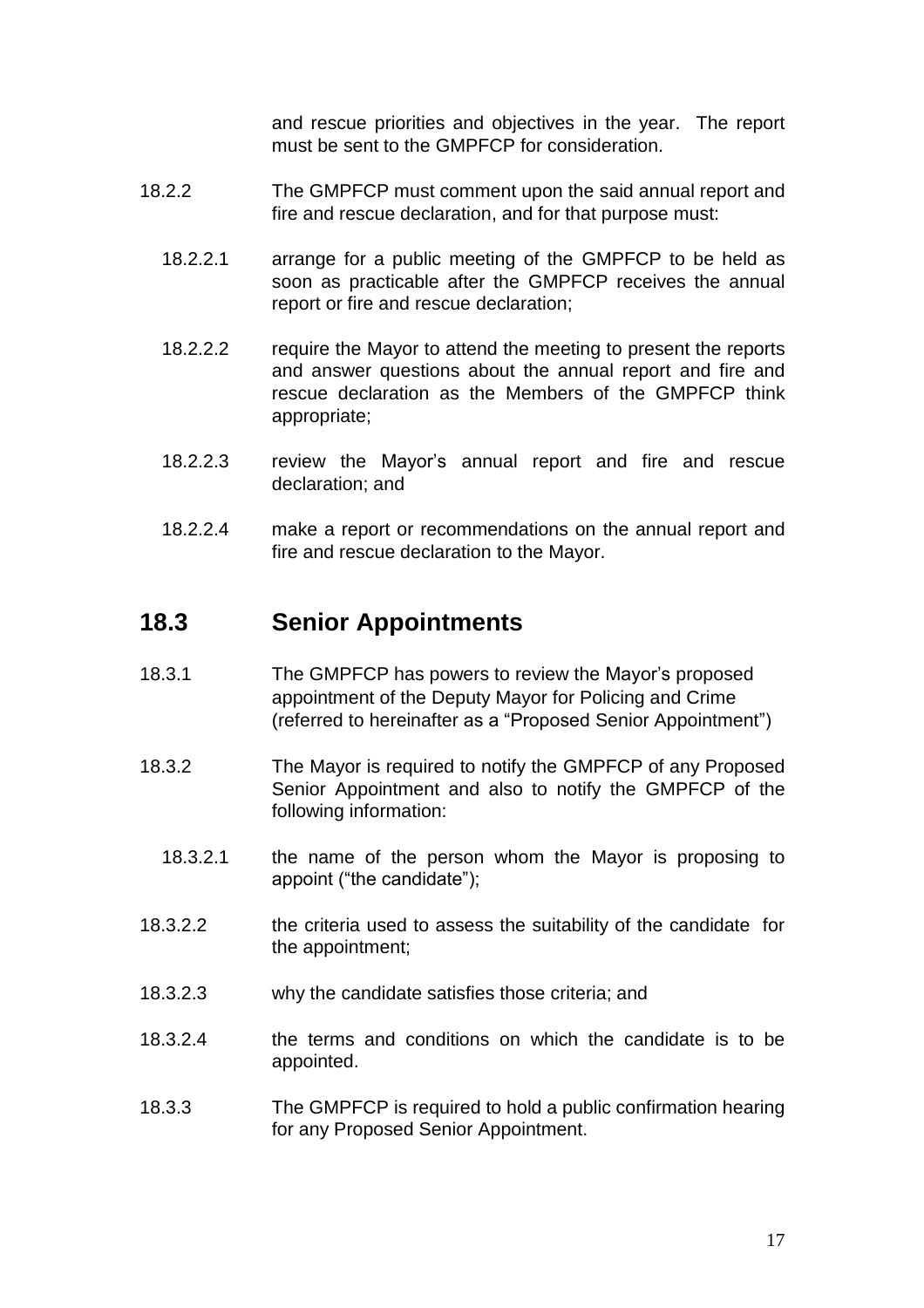- 18.3.4 The GMPFCP will be notified of the need for a confirmatory hearing in respect of Proposed Senior Appointments made by the Mayor.
- 18.3.5 Confirmatory hearings will be held in public, where the candidate for the Proposed Senior Appointment is requested to appear for the purpose of answering the questions relating to the appointment. Following this hearing, the GMPFCP is required to review the Proposed Senior Appointment and make a report to the Mayor on the Proposed Senior Appointment. The GMPFCP's report must include a recommendation to the Mayor as to whether or not the candidate for a Proposed Senior Appointment should be appointed.
- 18.3.6 The Mayor may accept or reject the GMPFCP's recommendation as to whether or not the candidate for a Proposed Senior Appointment should be appointed. The Mayor must notify the GMPFCP of their decision whether to accept or reject the GMPFCP's recommendation.

# <span id="page-17-0"></span>**18.4 Appointment of Chief Constable of GMP and the Chief Fire Officer**

- 18.4.1 The GMPFCP has powers to review and to veto the Mayor's proposed appointment of the Chief Constable of GMP and the Chief Fire Officer.
- 18.4.2 The Mayor is required to notify the GMPFCP of any proposed appointment of the Chief Constable of GMP and the Chief Fire Officer and also to notify the GMPFCP of the following information:
- 18.4.2.1 the name of the person whom the Mayor is proposing to appoint ("the candidate");
- 18.4.2.2 the criteria used to assess the suitability of the candidate for the appointment;
- 18.4.2.3 why the candidate satisfies those criteria; and
- 18.4.2.4 the terms and conditions on which the candidate is to be appointed.
- 18.4.3 The GMPFCP is required to hold a public confirmation hearing in relation to any proposed appointment of the Chief Constable of GMP or the Chief Fire Officer.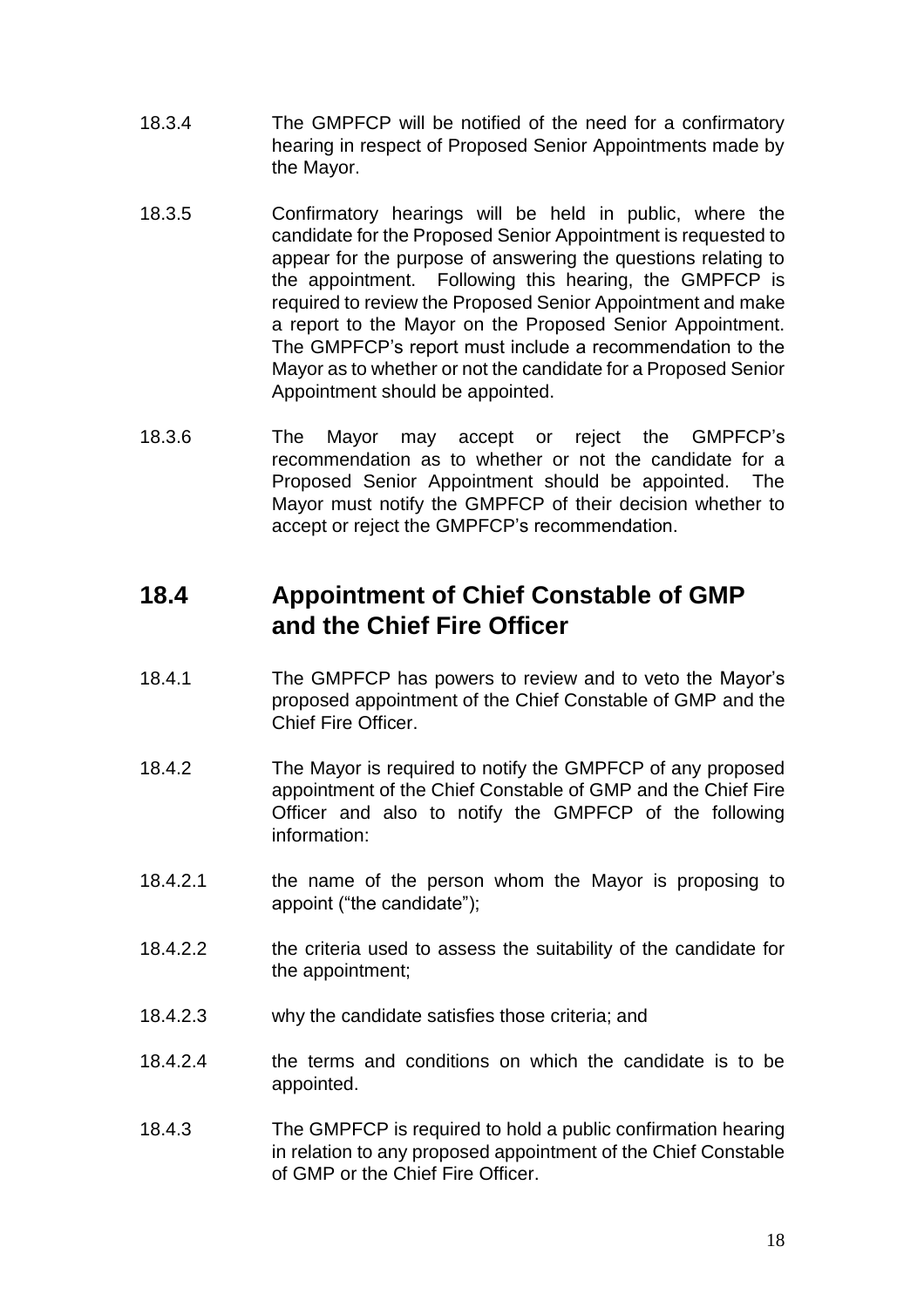- 18.4.4 The GMPFCP will be notified by the Mayor of the need for a confirmatory hearing in respect of a proposed appointment of the Chief Constable of the GMP or the Chief Fire Officer.
- 18.4.5 Confirmatory hearings will be held in public, where the candidate for the appointment as Chief Constable of GMP or the Chief Fire Officer is requested to appear for the purpose of answering the questions relating to the appointment. Following this hearing, the GMPFCP is required to review the proposed appointment of the candidate as Chief Constable of GMP or Chief Fire Officer and make a report to the Mayor on the proposed appointment of the candidate as chief constable of GMP or Chief Fire Officer. The GMPFCP's report must include a recommendation to the Mayor as to whether or not the candidate for appointment as chief constable of GMP or Chief Fire Officer should be appointed (unless the GMPFCP vetoes the proposed appointment of the candidate pursuant to its powers under Paragraph 5 of Schedule 8 of the Police Reform Act or Article 7 of the Fire and Rescue Authority (Police and Crime Commissioner) Order, in which case the procedure set out below at Rules 18.4.7 to 18.4.11 will be followed).
- 18.4.6 Where the GMPFCP does not veto the appointment of a candidate for Chief Constable of GMP or Chief Fire Officer, the Mayor may accept or reject the GMPFCP's recommendation as to whether or not the candidate for Chief Constable of GMP or Chief Fire Officer should be appointed. The Mayor must notify the GMPFCP of the decision whether to accept or reject the recommendation.
- 18.4.7 The GMPFCP may, having reviewed the proposed appointment of a candidate for Chief Constable of GMP or Chief Fire Officer, veto the appointment of the candidate. A decision of the GMPFCP to veto the appointment of a candidate for Chief Constable of GMP or Chief Fire Officer must be taken by the "required majority" of Members as set out at Rule 12.5. Where the GMPFCP decides to veto the appointment of a candidate for Chief Constable of GMP or Chief Fire Officer, the GMPFCP's report to the Mayor must include a statement that the GMPFCP has vetoed the appointment of the candidate.
- 18.4.8 Where the GMPFCP exercises its power to veto the proposed appointment of a Chief Constable of the GMP or Chief Fire Officer, the Mayor must propose another person for appointment as Chief Constable of GMP or Chief Fire Officer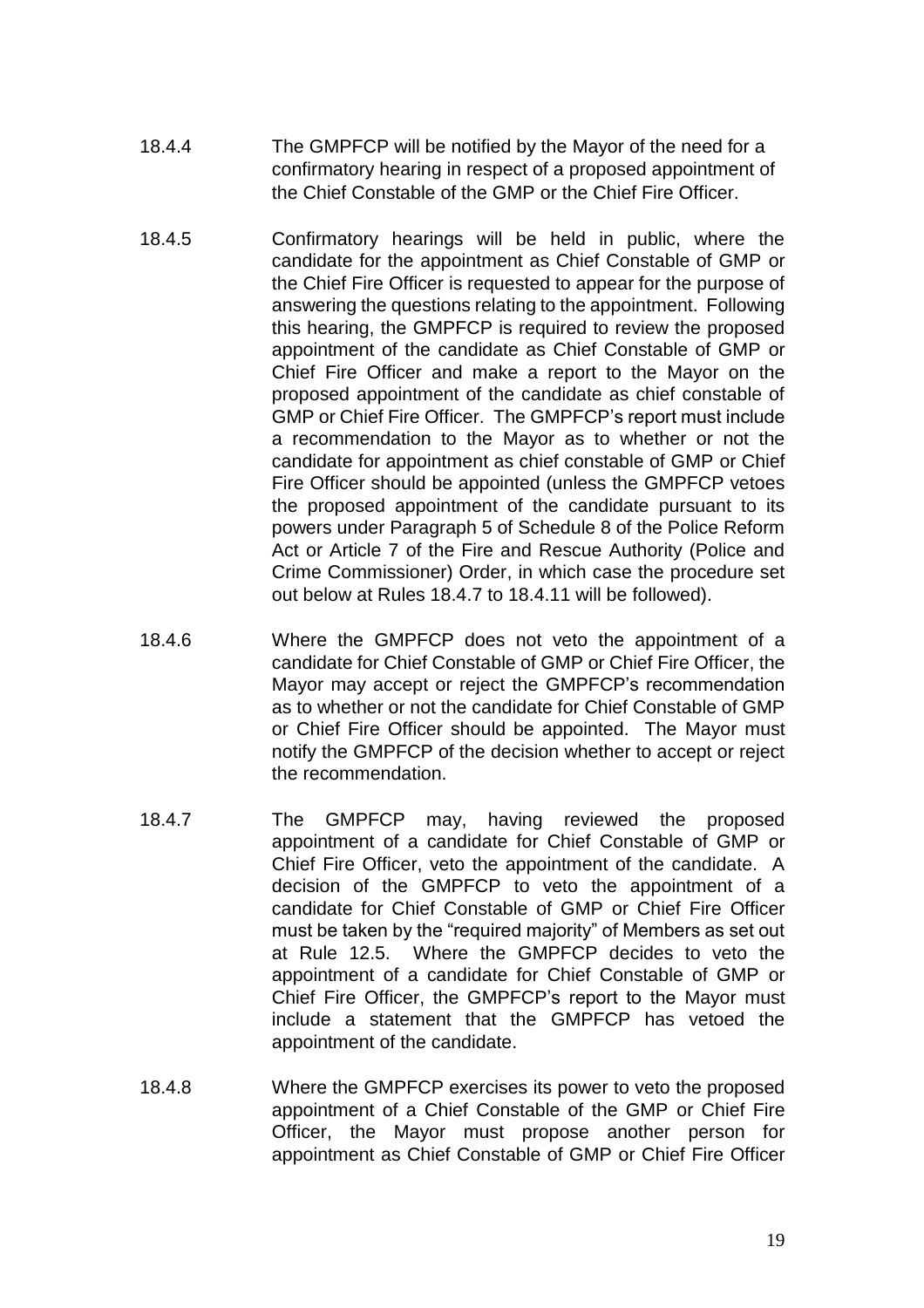("a Reserve Candidate") and must notify the GMPFCP of the following information:

- 18.4.8.1 the name of the Reserve Candidate;
- 18.4.8.2 the criteria used to assess the suitability of the Reserve Candidate for the appointment as Chief Constable of GMP or Chief Fire Officer;
- 18.4.8.3 why the Reserve Candidate satisfies those criteria; and
- 18.4.8.4 the terms and conditions on which the Reserve Candidate is to be appointed.
- 18.4.9 Within the period of three weeks beginning with the day on which the GMPFCP receives notification of the Mayor's Reserve Candidate the GMPFCP shall –
- 18.4.9.1 review the proposed appointment; and
- 18.4.9.2 make a report to the Mayor on the proposed appointment.
	- 18.4.9.2.1 Before making a report to the Mayor in relation to the Reserve Candidate, the GMPFCP must hold a confirmation hearing as detailed at Rule 18.4.5 above. The report of the GMPFCP in relation to the Reserve Candidate must include a recommendation to the Mayor as to whether or not the Reserve Candidate should be appointed.
- 18.4.10 On receiving a report from the GMPFCP regarding the Reserve Candidate, the Mayor shall have regard to the report (including the recommendation in the report) and notify the GMPFCP of his or her decision as to whether he or she accepts or rejects the recommendation.
- 18.4.11 After the Mayor gives notification of his or her decision as required by Rule 18.4.10 the Mayor may then -
	- 18.4.11.1 appoint the Reserve Candidate as Chief Constable of GMP or Chief Fire Officer;
	- 18.4.11.2 propose another person for appointment as Chief Constable of GMP or Chief Fire Officer.

#### <span id="page-19-0"></span>**18.5 Appointment of an Acting Commissioner**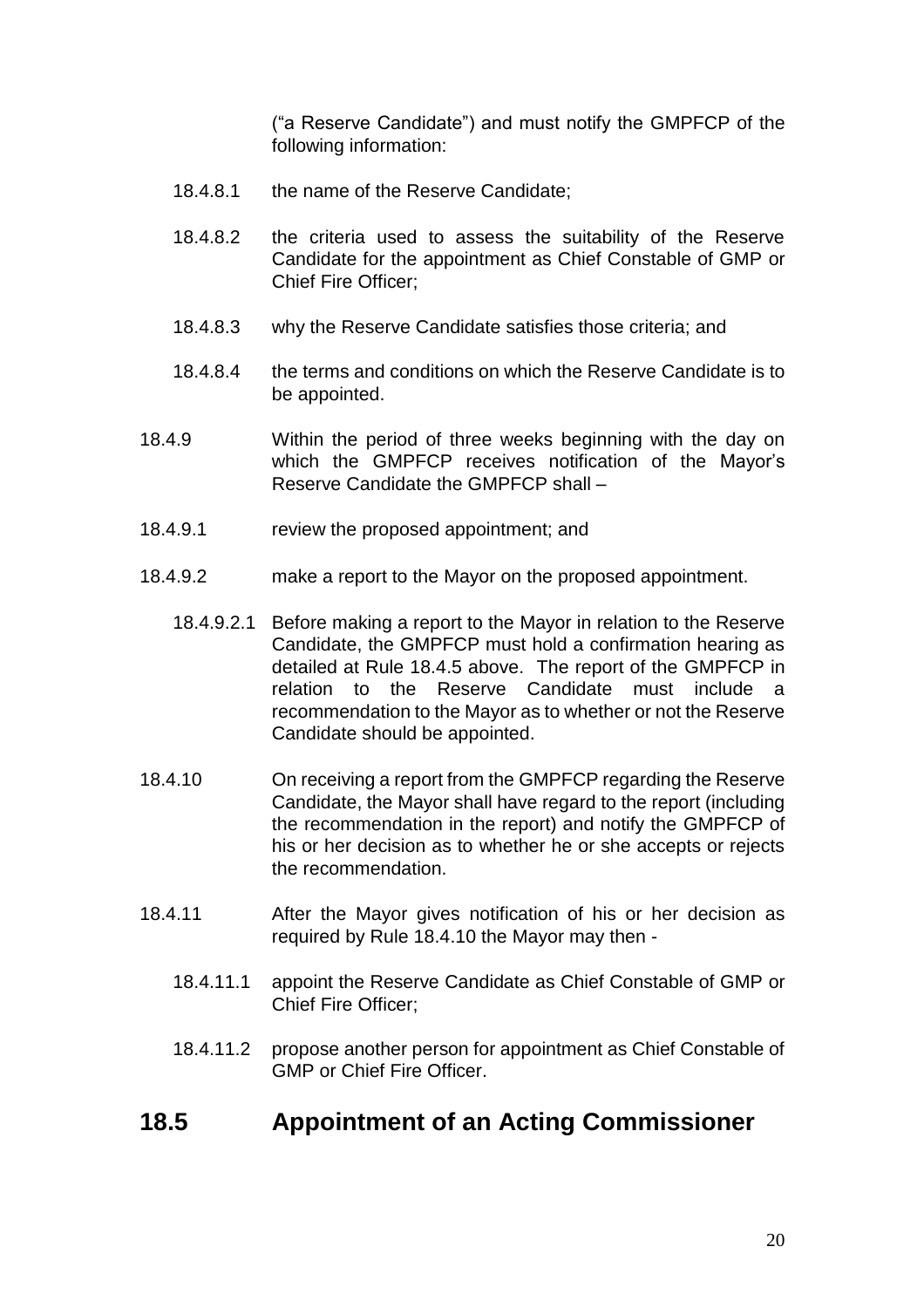- 18.5.1 The GMPFCP must appoint a person to exercise the Mayor's PCC functions (the "acting commissioner") if the Mayor is suspended from the exercise of PCC functions in accordance with section 30 of the Police Reform Act.
- 18.5.2 The GMPFCP may appoint a person as acting commissioner only if the person is a member of staff of the Greater Manchester Combined Authority deployed wholly or partly in relation to the Mayor's PCC functions or the Deputy Mayor for Policing and Crime at the time of the appointment.
- 18.5.3 The GMPFCP may not appoint as acting commissioner any person appointed as a Deputy Mayor under section 107C of the Local Democracy, Economic Development and Construction Act 2009.
- 18.5.4 The appointment of an acting commissioner ceases to have effect upon the occurrence of the earliest of these events:
	- 18.5.4.1 the election of a person as Mayor;
	- 18.5.4.2 the termination by the GMPFCP, or by the acting commissioner, of the appointment of the acting commissioner.
	- 18.5.4.3 in a case where the acting commissioner is appointed because the Mayor is suspended from the exercise of PCC functions, the Mayor ceasing to be so suspended.

#### <span id="page-20-0"></span>**18.6 Proposed Precept**

- 18.6.1 Pursuant to Section 28(5) and Schedule 5 of the Police Reform Act the GMPFCP has the power to scrutinise and to veto the PCC component of the Mayor's precept for the financial year.
- 18.6.2 The Mayor may not determine the final amount of the PCC component for a financial year until "the end of the scrutiny process" is reached. For the purposes of Schedule 5 of the Police Reform Act "the end of the scrutiny process" is reached when -
	- 18.6.2.1 in a case where the GMPFCP does not veto the proposed PCC component, the Mayor gives the GMPFCP a response to the GMPFCP's report; or
	- 18.6.2.2 in a case where the GMPFCP vetoes the proposed PCC component, the end of the process is reached in accordance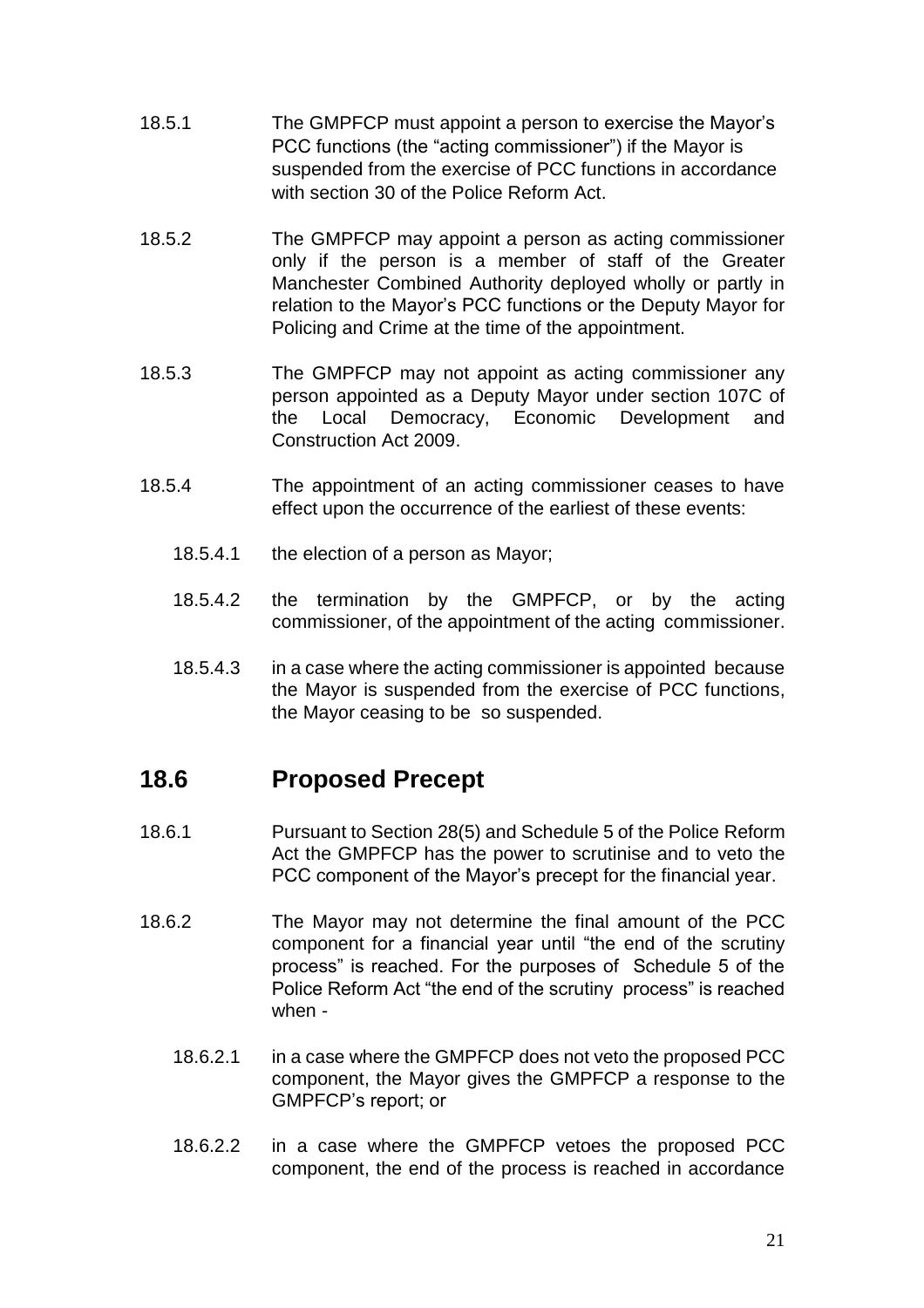with Regulations 5 to 8 of the Police Precepts and Appointments Regulations, as amended, and as set out Rules 18.6.4, 18.6.8 and 18.6.10 below.

- 18.6.3 Pursuant to Regulation 3 of the Police Precepts and Appointments Regulations the Mayor must notify the GMPFCP of the PCC component which the Mayor is proposing for the financial year ("the proposed amount of the PCC component") by the 1<sup>st</sup> February of the relevant financial year.
- 18.6.4 The GMPFCP must review the Mayor's proposed amount of the PCC component, and must make a report to the Mayor on the proposed amount of the PCC component. The GMPFCP's report may include recommendations, including recommendations as to the amount of the PCC component for the financial year. The GMPFCP must comply with the duty to review the proposed amount of the PCC component by 8<sup>th</sup> February of the relevant financial year. (Where the GMPFCP exercises its power to veto the proposed amount of the PCC component under Paragraph 4 of Schedule 5 to the Police Reform Act, but fails to comply with the requirement to review and report to the Mayor on the proposed amount of the PCC component by  $8<sup>th</sup>$  February, then pursuant to Regulation 4(1) of the Police Precepts and Appointments Regulations, the end of the scrutiny process is reached and, notwithstanding the veto, the Mayor may determine that the proposed PCC component is the final amount of the PCC component for the financial year).
- 18.6.5 Pursuant to Paragraph 4 of Schedule 5 of the Police Reform Act the GMPFCP may, having reviewed the proposed amount of the PCC component, veto the proposed amount of the PCC component. A decision of the GMPFCP that the proposed amount of the PCC component should not be the PCC component for the financial year must be taken by the "required majority" of Members as set out at Rule 12.5. If the GMPFCP vetoes the proposed amount of the PCC component, then the report that the GMPFCP is required to make to the Mayor under Paragraph 3 of Schedule 5 of the Police Reform Act must include a statement that the GMPFCP has vetoed it.
- 18.6.6 Where the GMPFCP does not veto the proposed amount of the PCC component, the Mayor must –
	- 18.6.6.1 have regard to the report made by the GMPFCP (including any recommendations in the report);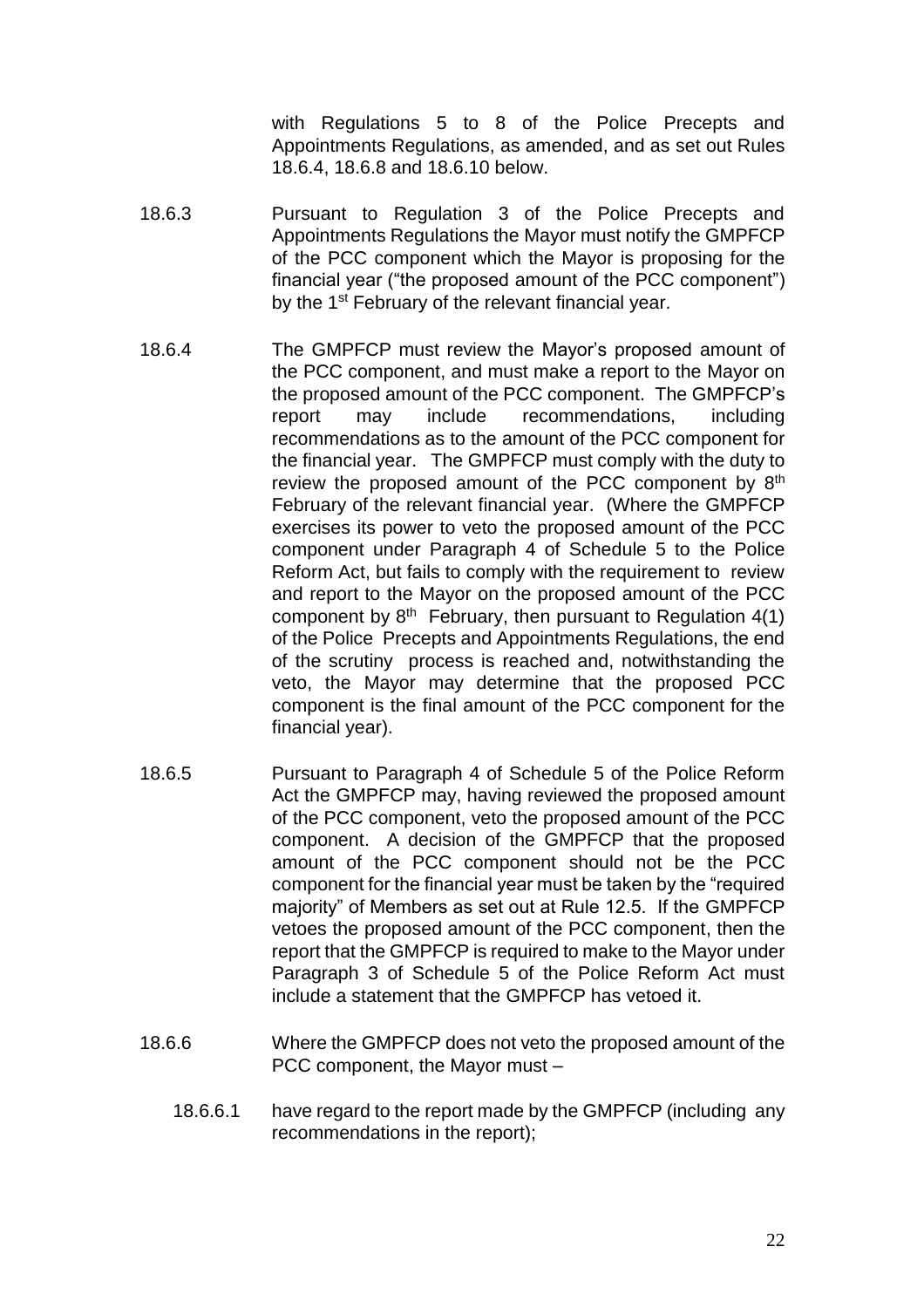- 18.6.6.2 give the GMPFCP a response to the report (and any such recommendations); and
- 18.6.6.3 publish the response.
- 18.6.7 Where the GMPFCP vetoes the proposed amount of the PCC component, the Mayor must not determine that the proposed amount of the PCC component is to be the PCC component for the financial year but must by the  $15<sup>th</sup>$  February of the relevant financial year -
	- 18.6.7.1 have regard to the report made by the GMPFCP (including any recommendations in the report);
	- 18.6.7.2 give the GMPFCP a response to the report (and any such recommendations); and
	- 18.6.7.3 publish the response.

The Mayor must, in the response given to the GMPFCP referred to at Rule 18.6.7.3, notify the GMPFCP of the PCC component that the Mayor now proposes to determine ("the revised PCC component"). Where the GMPFCP's report to the Mayor -

(i) indicates that the GMPFCP vetoes the proposed amount of the PCC component because it is too high, the revised PCC component shall be lower than the proposed amount of the PCC component;

(ii) indicates that the GMPFCP vetoes the proposed amount of the PCC component because it is too low, the revised PCC component shall be higher than the proposed amount of the PCC component.

- 18.6.8 On receiving the response containing notification of a revised PCC component the GMPFCP shall, by 22<sup>nd</sup> February of the relevant financial year -
	- 18.6.8.1 review the revised PCC component; and
	- 18.6.8.2 make a report to the Mayor on the revised PCC component ("the second report").

The GMPFCP's second report may –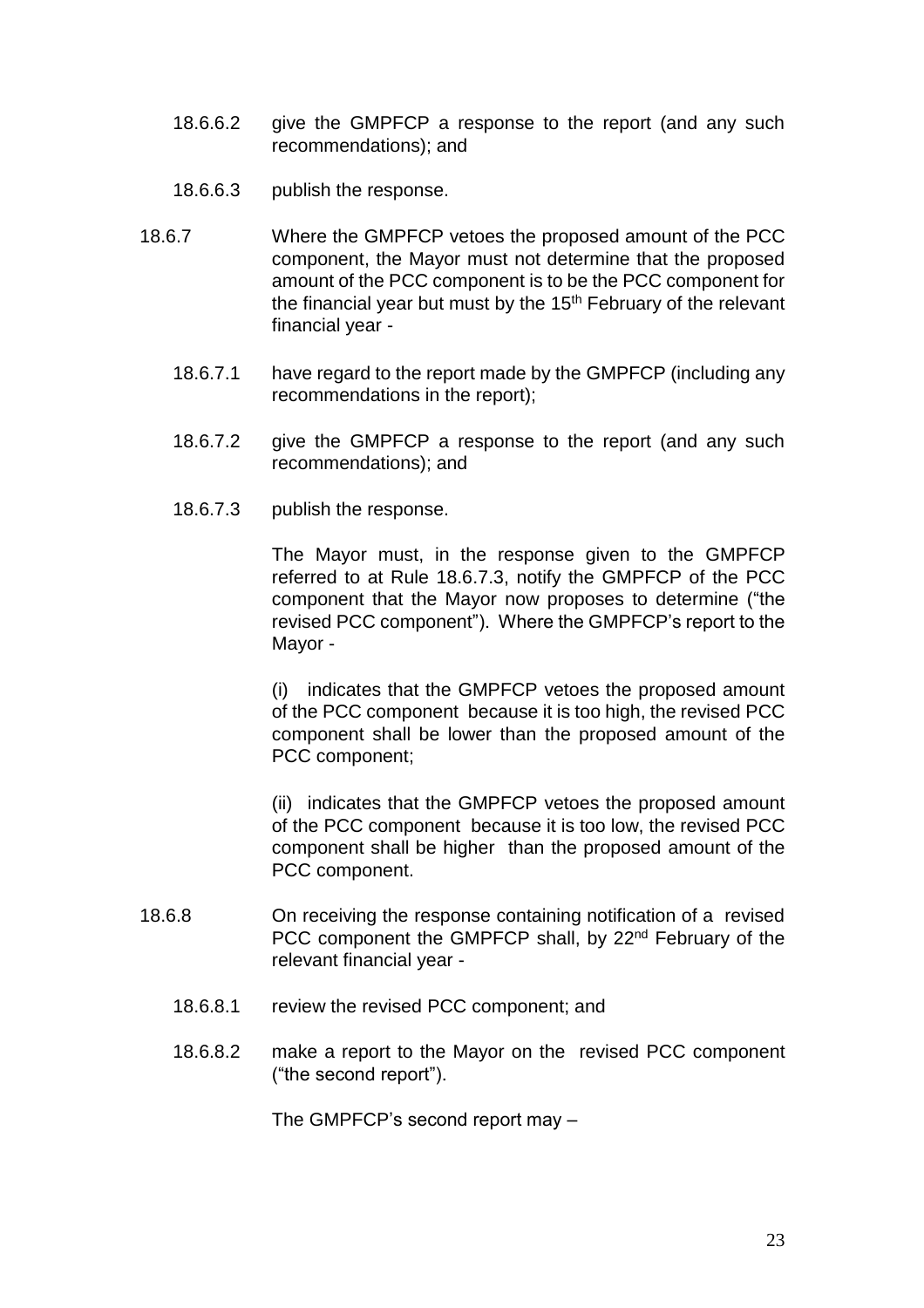(i) indicate whether the GMPFCP accepts or rejects the revised PCC component (but rejection does not prevent the Mayor from finalising the revised PCC component as the PCC component to be determined); and

(ii) make recommendations, including recommendations as to the PCC component that should be determined for the financial year. (Where the GMPFCP fails to act in accordance with the requirement to submit a second report by 22<sup>nd</sup> February, the end of the scrutiny process is reached and the Mayor may determine that the revised PCC component is the final amount of the PCC component).

- 18.6.9 On receiving the GMPFCP's second report the Mayor shall, by  $1<sup>st</sup>$  March] of the relevant financial year  $-$ 
	- 18.6.9.1 have regard to the second report (including any recommendations in the report);
	- 18.6.9.2 give the GMPFCP a response to the second report (and any such recommendations); and
	- 18.6.9.3 publish the response.
- 18.6.10 Pursuant to Regulation 8(1) of the Police Precepts and Appointments Regulations the end of the scrutiny process is reached when the Mayor gives the GMPFCP a response to their second report in accordance with Rule 18.6.9 above. The Mayor may then -
	- 18.6.10.1 finalise the revised PCC component as the PCC component to be determined for the financial year; or
	- 18.6.10.2 finalise a different amount of the PCC component , but this is subject to Regulation 8(3) of the Police Precepts and Appointments Regulations.

(Pursuant to Regulation 8(3) of the Police Precepts and Appointments Regulations, where the GMPFCP's report to the Mayor made under Paragraph 3(2) of Schedule 5 to the Police Reform Act –

(i) indicates that the GMPFCP vetoes the proposed PCC component because it is too high, the Mayor shall not finalise the PCC component which is higher than the revised PCC component; and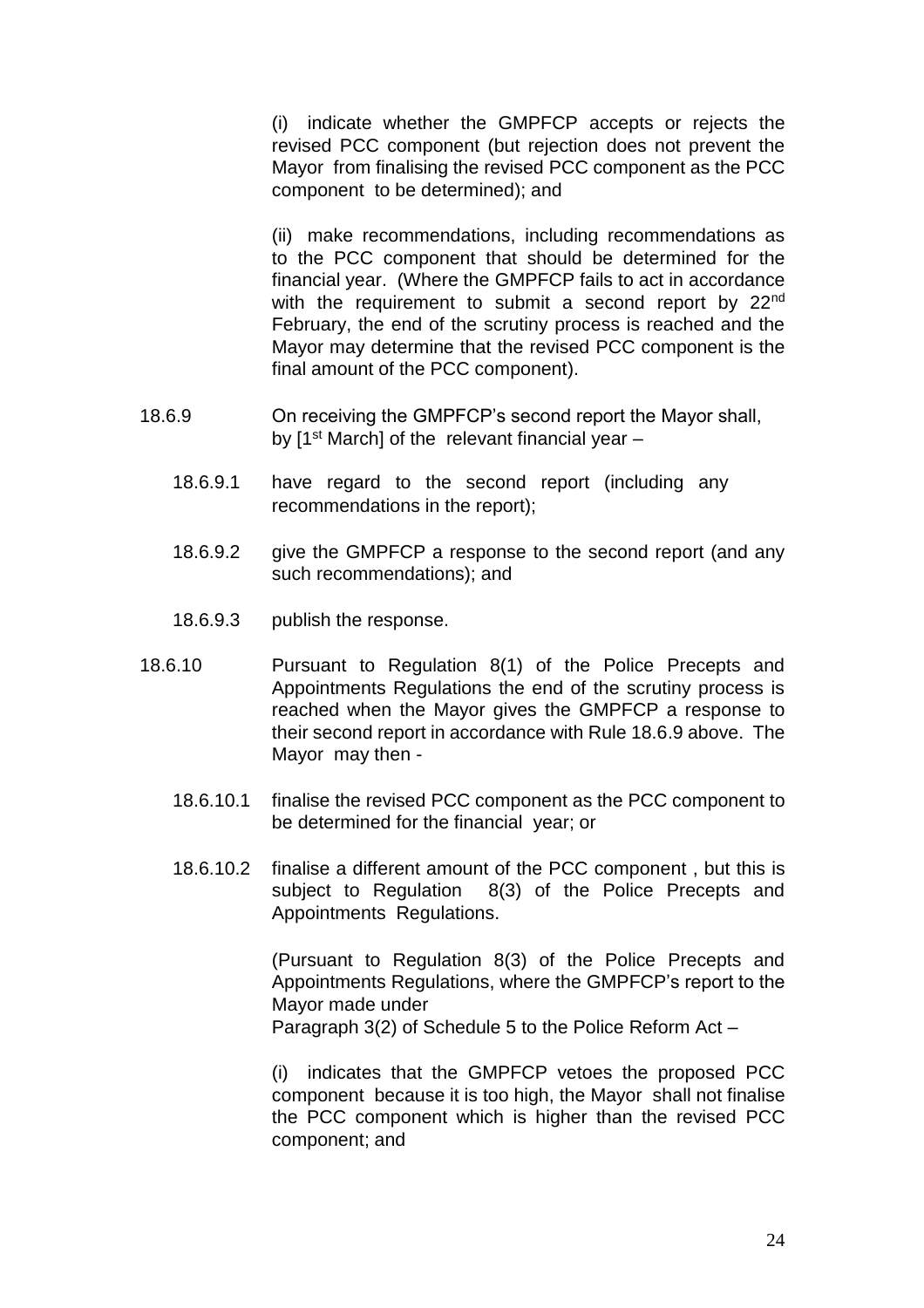(ii) indicates that the GMPFCP vetoes the proposed PCC component because it is too low, the Mayor shall not finalise a PCC component which is lower than the revised PCC component;

unless it would be in accordance with a recommendation made by the GMPFCP in the second report to do so).

## <span id="page-24-0"></span>**18.7 Proposed Allocation of Budget for Fire and Rescue Functions**

- 18.7.1 The Mayor must, in each financial year, notify the GMPFCP of the Mayor's proposed allocation of the draft budget for fire and rescue functions in relation to the following financial year.
- 18.7.2 The notification described in Rule 18.7.1 must be given before the date on which the GMCA determines whether to approve the Mayor's annual budget in relation to the following financial year, and the GMPFCP must have a reasonable amount of time to review the proposed allocation of budget before the GMCA makes its determination.
- 18.7.3 The GMPFCP must review any proposed allocation of budget notified to it under Rule 18.7.1.
- 18.7.4 The GMPFCP must make a report to the Mayor in relation to the proposed allocation of budget.
- 18.7.5 Where the GMPFCP makes a report described in Rule 18.7.4, the Mayor must—
	- 18.7.5.1 have regard to the report and to any recommendations made in it;
	- 18.7.5.2 provide the GMPFCP with a response to the report and any recommendations made in it; and
	- 18.7.5.3 publish the response in such manner as is required by the GMPFCP.

### <span id="page-24-1"></span>**19 Complaints**

19.1 Criminal and non-criminal complaints in relation to the Mayor or the Deputy Mayor for Policing and Crime will be dealt with and/or delegated in accordance with the Police Reform Act and the Complaints and Misconduct Regulations as modified by the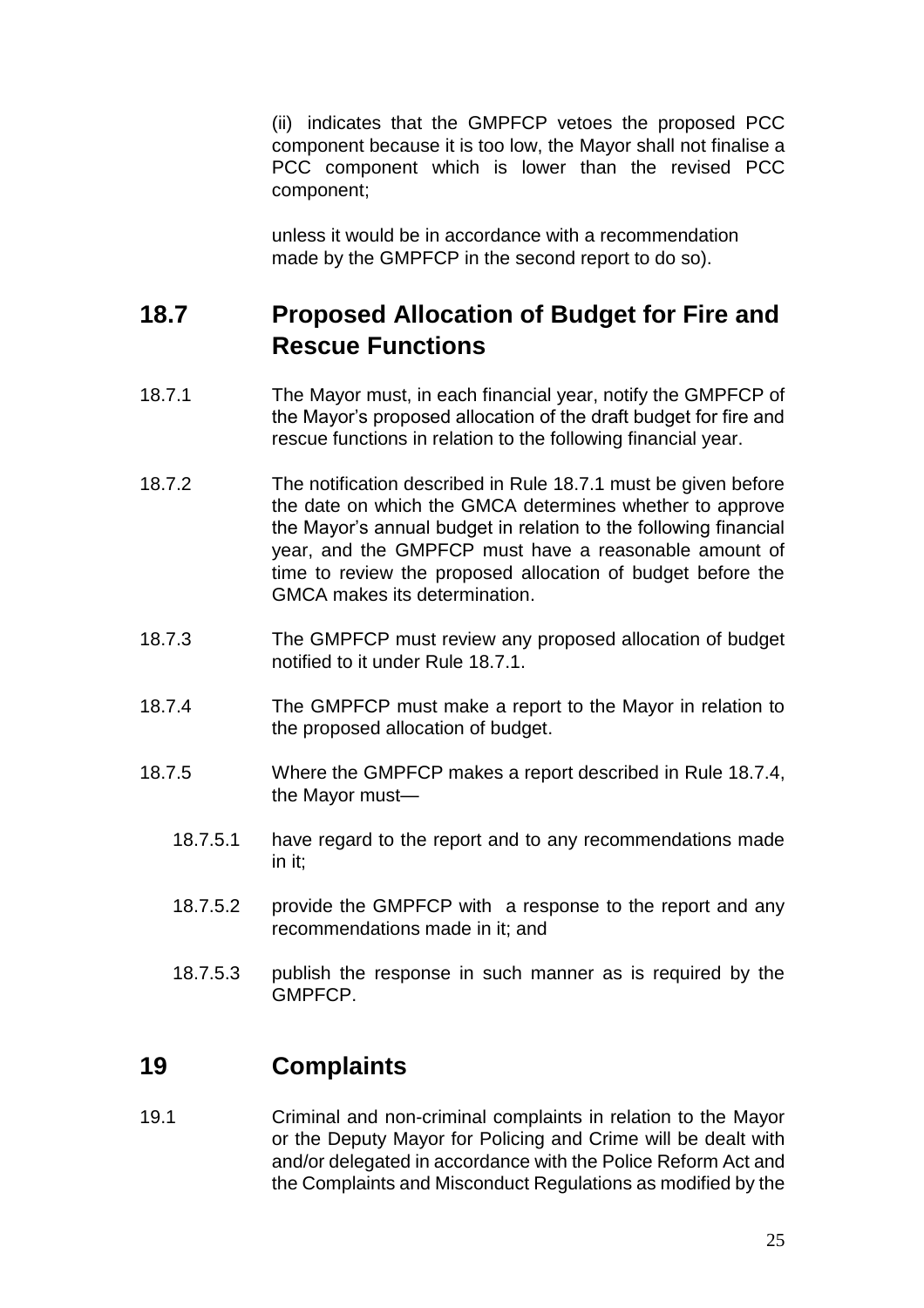Greater Manchester Combined Authority (Transfer of Police and Crime Commissioner Functions to the Mayor) Order 2017.

19.2 The GMPFCP's Procedure for dealing with complaints in relation to the Mayor or the Deputy Mayor for Policing and Crime is set out in a separate Protocol.

## <span id="page-25-0"></span>**20 Rights of Public to Attend Meetings**

- 20.1 All meetings of the GMPFCP, and its Sub-Committees shall be open to the public (including the press) except to the extent that they are excluded whether during the whole or part of the proceedings either:
	- 20.1.1 In accordance with Section 100A(2) of the Local Government Act 1972 which requires that the public must be excluded from a meeting of the GMPFCP during an item of business whenever in the view of the Lead Chief Executive it is likely, in view of the nature of the business to be transacted or the nature of the proceedings that, if members of the public were present during that item, confidential information would be disclosed to them in breach of the obligation of confidence. For the purposes of Section 100A(2) of the Local Government Act 1972 "confidential information" means –
	- 20.1.1.1 information furnished to the GMPFCP by a Government department upon terms (however expressed) which forbid the disclosure of the information to the public; and
	- 20.1.1.2 information the disclosure of which to the public is prohibited by or under any enactment of by the order of a court.
- 20.2 In accordance with Section 100A(4) by of the Local Government Act 1972 by way of a resolution passed to exclude the public on the grounds that it is likely, in view of the nature of the proceedings, that if members of the public were present there would be disclosure to them of exempt information as defined in Section 100I of the Local Government Act 1972. Any such Resolution shall identify the proceedings or the part of the proceedings to which it applies and state the description, in terms of Schedule 12A to the Local Government Act 1972 of the exempt information giving rise to the exclusion of the public.

### <span id="page-25-1"></span>**21 Interests of Members**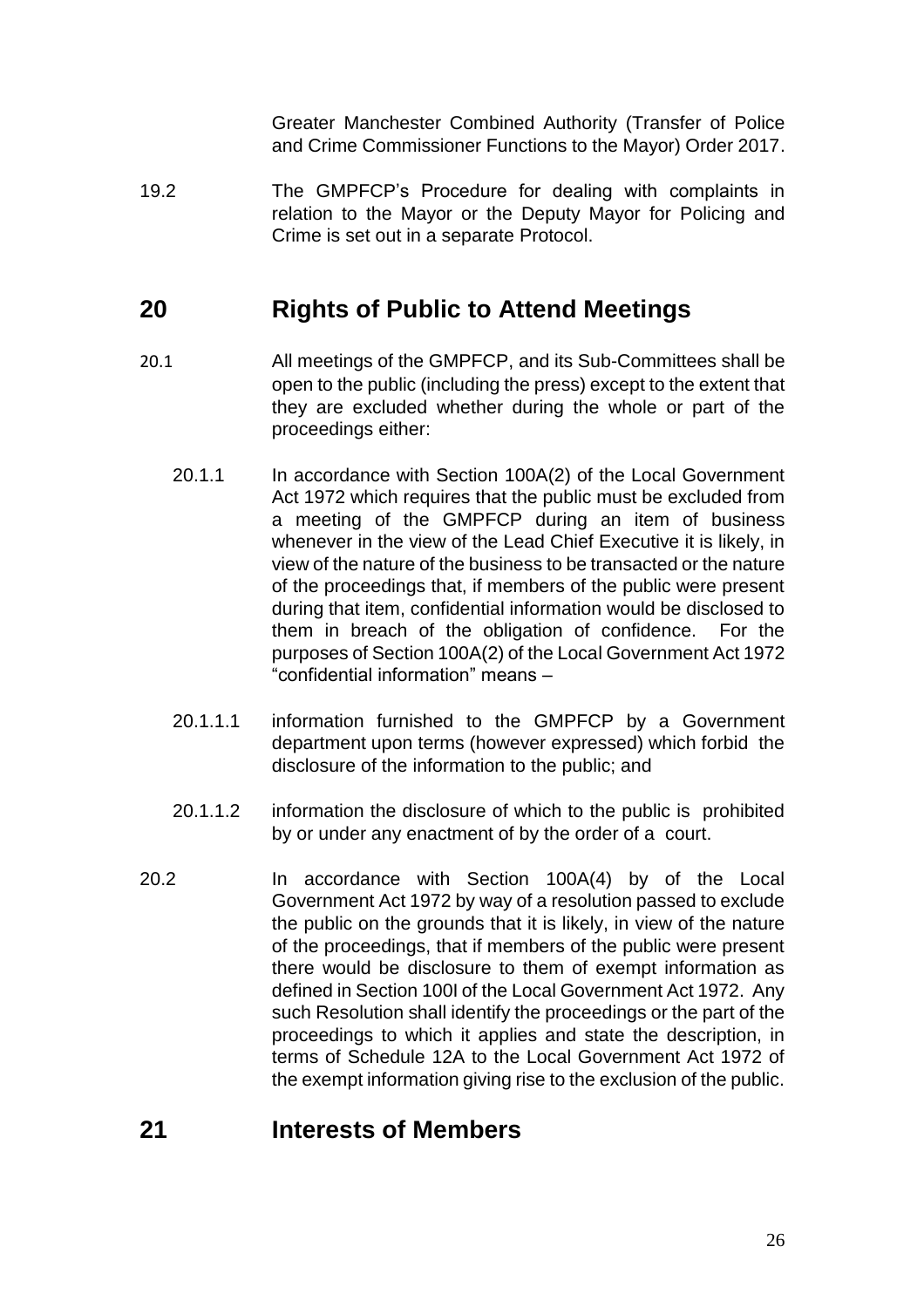- 21.1 An Appointed Member of the GMPFCP must disclose any interests in any business conducted by any meeting of the GMPFCP in accordance with their own Constituent Council's Code of Conduct for Members.
- 21.2 A Co-Opted Member of the GMPFCP must disclose any interests in any business conducted by any meeting of the GMPFCP in accordance with the Code of Conduct for Members adopted by Salford City Council in accordance with the requirements of the Localism Act 2011.

## <span id="page-26-0"></span>**22 Records**

- 22.1 The Lead Chief Executive shall ensure that the names of the Members of the GMPFCP present at any meeting of the GMPFCP shall be recorded in the minutes of the meeting concerned.
- 22.2 The minutes of the proceedings of a meeting of the GMPFCP are to be kept in such form as the GMPFCP may from time to time determine.
- 22.3 The minutes of the proceedings of a meeting of the GMPFCP shall be signed at the next meeting of the GMPFCP by the person presiding at the meeting of the GMPFCP to which the minutes relate.
- 22.4 Any minute purporting to be signed as mentioned in Rule 22.3 shall be received in evidence for the purposes of any legal proceedings without further proof.
- 22.5 Until the contrary is proved, a meeting of the GMPFCP, a minute of whose proceedings has been signed in accordance with this Rule 22, is deemed to have been duly convened and held, and all the Members of the GMPFCP present at the meeting are deemed to have been duly qualified.

# <span id="page-26-1"></span>**23 Supply of Copies**

- 23.1 The Lead Chief Executive will supply copies of:
	- 23.1.1 any agenda and reports which are open to public inspection;
	- 23.1.2 any further statements or particulars necessary to indicate the nature of the items in the agenda;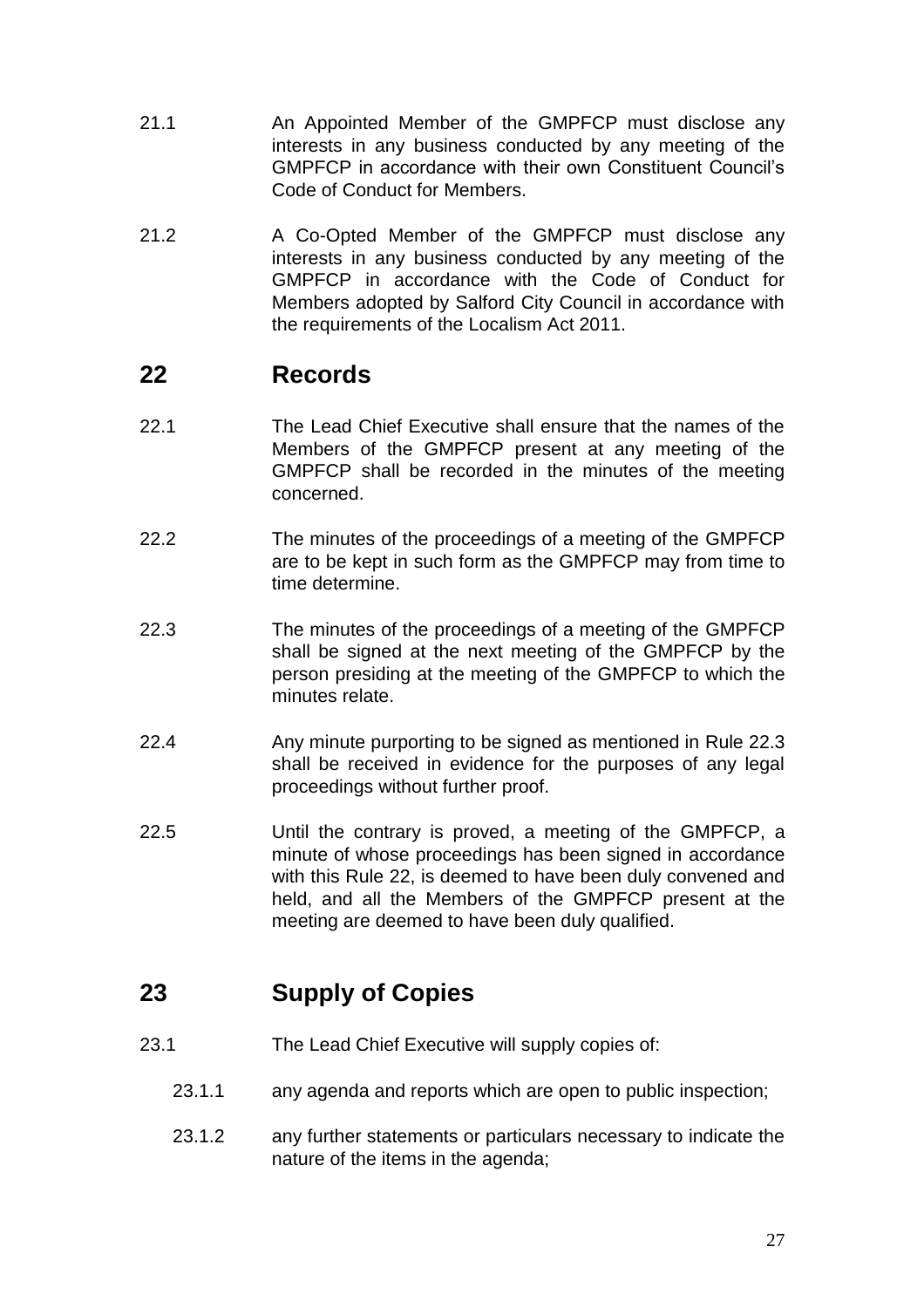23.1.3 if the Lead Chief Executive thinks fit, copies of any other documents supplied to the GMPFCP in connection with an item.

> to any person on payment of a charge for postage and any other costs.

#### <span id="page-27-0"></span>**24 Access to Minutes etc. after the meeting**

- 24.1 The Lead Chief Executive will make available copies of the following for six years after a meeting of the GMPFCP:
	- 24.1.1 the minutes of the meeting (excluding any part of the minutes or proceedings when the meeting was not open to the public or which disclose exempt or confidential information);
	- 24.1.2 a summary of any proceedings not open to the public where the minutes open to inspection would not provide a reasonably fair and coherent record;
	- 24.1.3 the agenda for the meeting; and
	- 24.1.4 reports relating to items when the meeting was open to the public.

### <span id="page-27-1"></span>**25 Background Papers**

- 25.1 An officer preparing a report will set out in such report a list of those documents (called background papers) relating to the subject matter of the report which in his opinion:
	- 25.1.1 disclose any facts or matters on which the report or an important part of the report is based; and
	- 25.1.2 which have been relied on to a material extent in preparing the report.

but does not include published works or those which disclose exempt or confidential information as defined in Part 1 of Schedule 12A to the Local Government Act 1972 (as amended).

25.2 The Lead Chief Executive will make available for public inspection for four years after the date of a meeting of the GMPFCP one copy of each of the documents on the list of background papers.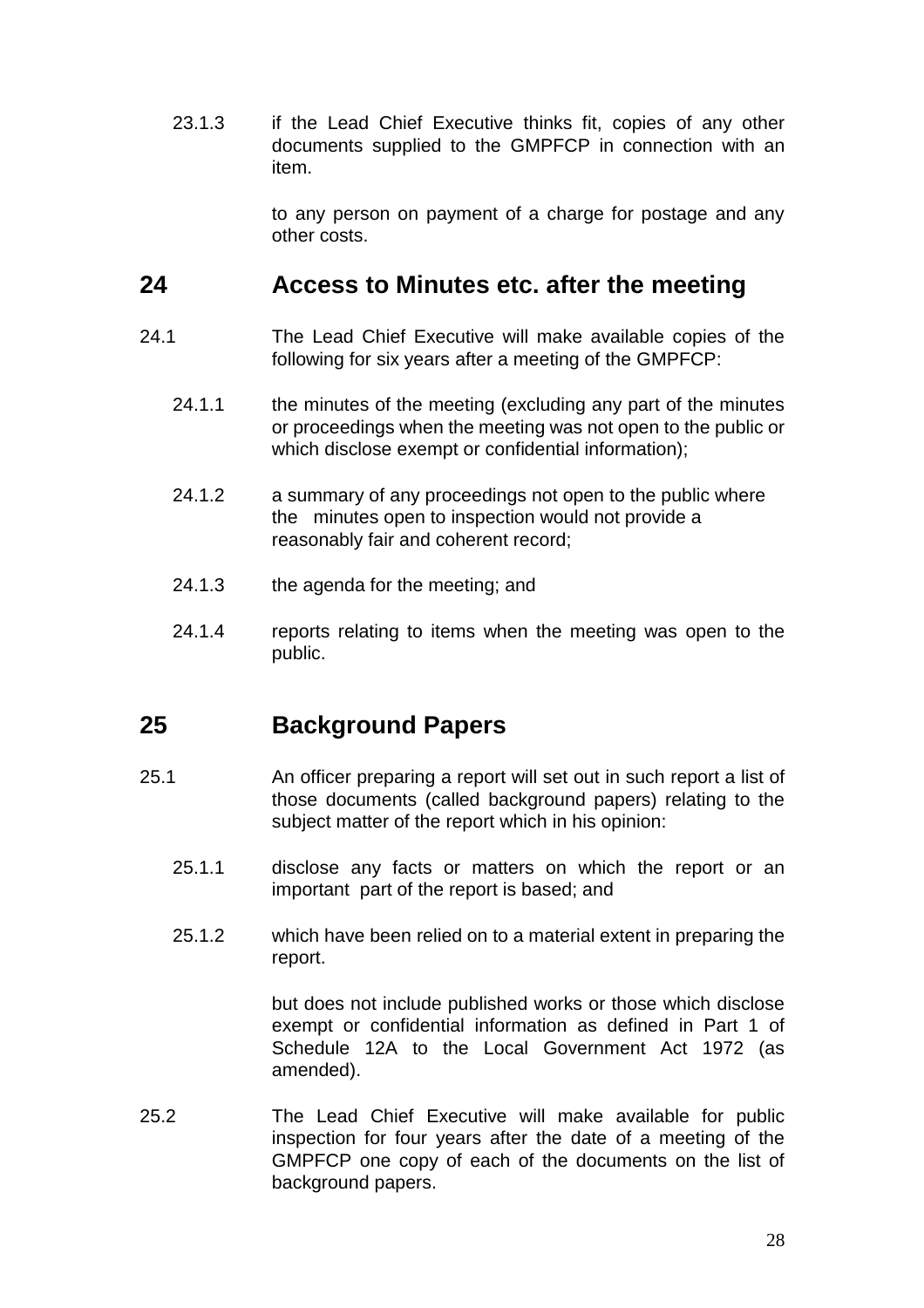### <span id="page-28-0"></span>**26 Conduct of Members**

- 26.1 If, in the Chair's opinion any Member at a meeting is:
	- 26.1.1 persistently ignoring the ruling of the Chair;
	- 26.1.2 behaving irregularly, improperly or offensively; or
	- 26.1.3 intentionally obstructing the meeting;

the Chair can propose that "the Member named be not further heard" (cannot speak further at the meeting). If the proposal is seconded, it will be put to the vote without being discussed.

- 26.2 If it is agreed that the Member should not speak further at the meeting, but that Member continues to speak, the Chair will propose that:
	- 26.2.1 "the Member named leaves the meeting"; or
	- 26.2.2 the meeting is adjourned for a period the Chair considers appropriate.
- 26.3 If there is a general disturbance, which in the opinion of the Chair, makes it impossible to conduct the meeting properly, the Chair can, without question, adjourn the meeting for such period as the Chair considers appropriate.

#### <span id="page-28-1"></span>**27 Disturbance by Members of the Public**

- 27.1 If a member of the public interrupts the proceedings at any meeting the Chair shall warn him or her that if they continue to act in that way they will be removed from the meeting.
- 27.2 If members of the public are causing a general disturbance in any part of the meeting room, the Chair can make an order that part of the meeting room to be cleared.

# <span id="page-28-2"></span>**28 Suspension and Removal of the Chief Constable or Chief Fire Officer**

28.1 If the Mayor suspends the Chief Constable or Chief Fire Officer the Mayor must notify the GMPFCP of the suspension.